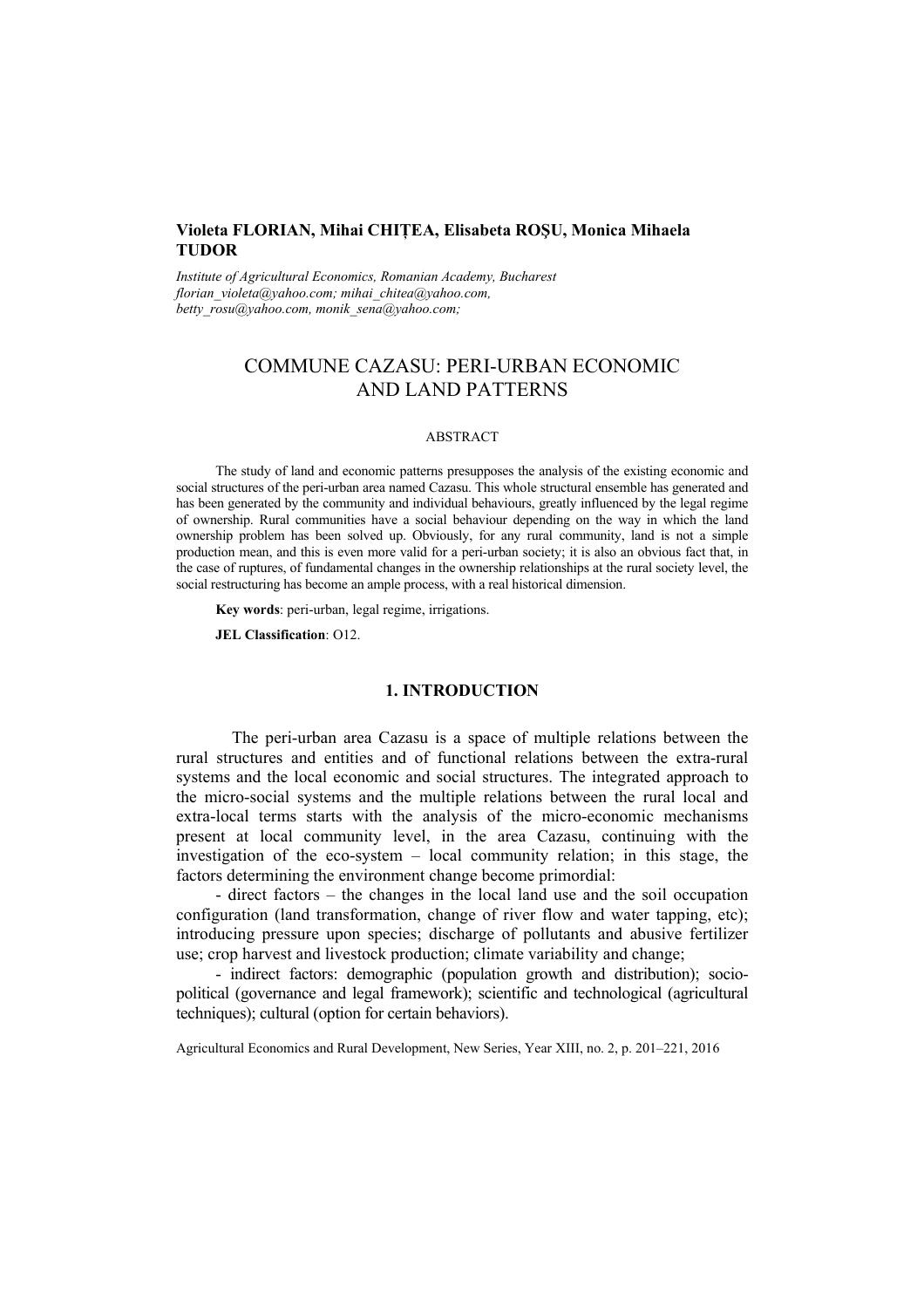The rural communities have a social structure that depends on the way in which the land issue has been solved. The way in which the land issue has been solved reflects the valorization of the rural space by the global society and the type of tacit contract between society and agriculture. The establishment of the private ownership right represented the first step in the new agrarian structure materialization. In the absence of efficient measures for land ownership consolidation, farms emerged and developed, at least in number, in terms of an improper competitiveness for the capitalist spirit, as the too small and too dispersed land structures limited the productivity and competitiveness of the rural players.

### **2. MATERIAL AND METHOD**

The method used was a mix of direct observation and interviews with the community formal leaders; the following analyses were performed:

– longitudinal analyses – evolutions in time of the main phenomena and processes specific to the investigated communities, accompanied by primary analyses;

– documentation analyses – inventory of documents referring to the demographic, economic and institutional processes;

– bibliographic analysis – general information on Cazasu community, identification of sources, selection of sources, elaboration of sociological explanations.

The sources used were primary sources (non-periodical sources: monographs, scientific reports and periodicals – specialty journals, local newspapers) and secondary sources (analytical and systematic processing of bibliographical data obtained). The instruments used were the in-depth interview and the Commune Fiche. The data processing was based on the SPSS software.

### **3. RESULTS AND DISCUSSIONS**

# 3.1. THE COMPLEX ANALYSIS OF THE INVESTIGATED AREA DEPENDING ON THE JURIDICAL REGIME OF OWNERSHIP – THE LOCAL SYSTEM

**I. Land size and soil characteristics**. The rural locality Cazasu is located in an agro-system, taking into consideration the very high share of agricultural land in total land area: the share of agricultural area in total land area is 90.0%. The total area of the locality has a structure specific to the plain area: arable area accounts for 90.9% of total agricultural land, the area under forests accounts for 0.40% of total area and land under waters 1.79%. (Agricultural and Rural Development Directorate, Braila county, October 2016)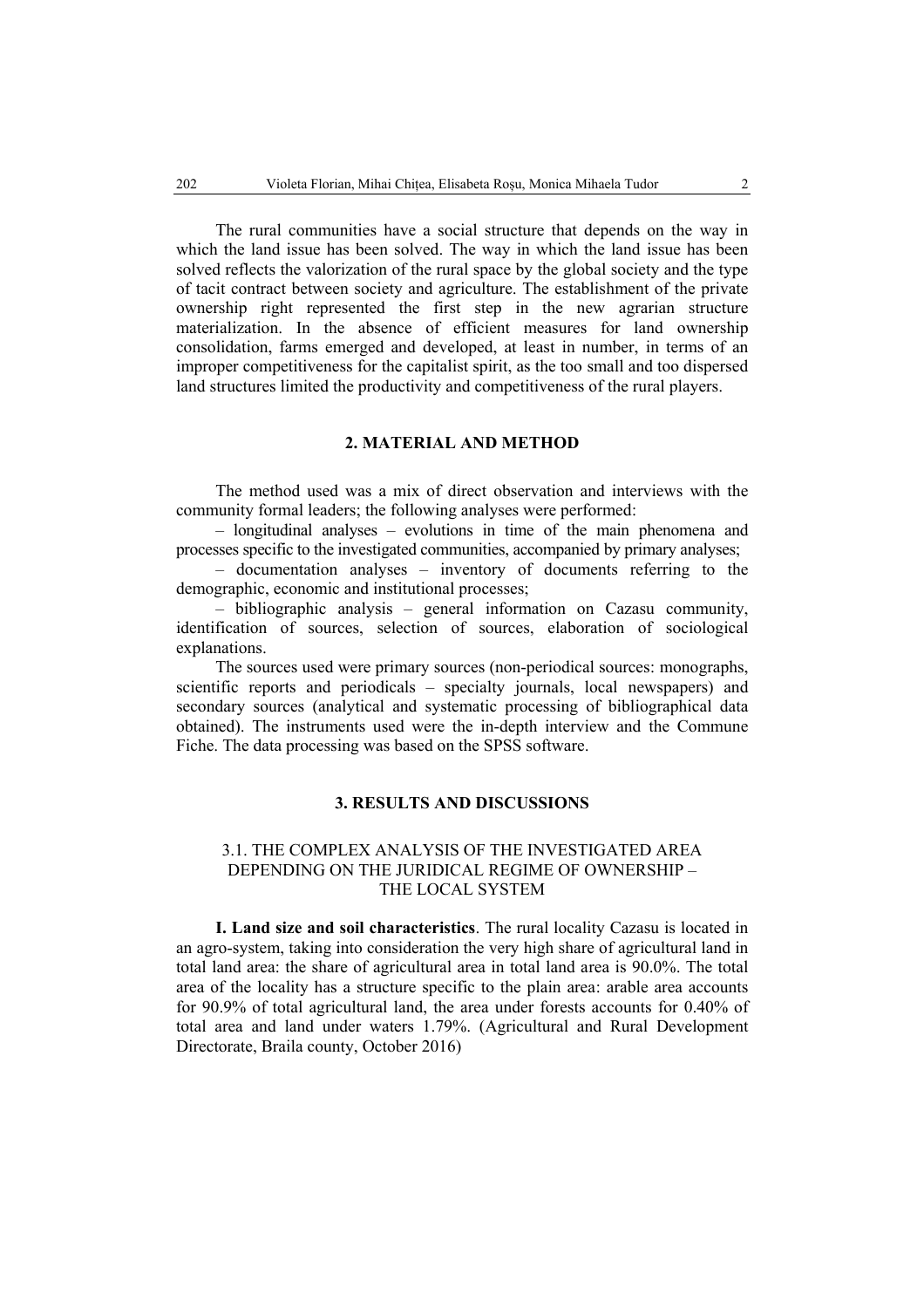The total area, in accordance to its characteristics and productive profile of the land components, is subject to a juridical regime of property (Table 1):

– the arable land and the land under pastures are exclusively *into individual ownership*;

– the land under orchards, forests and the non-productive land are *into local public ownership* of the territorial administrative units (town hall);

– the land areas under communication ways are into the public ownership of the State and into the *public ownership of the county and local authorities*, i.e. 9.6%, 1.7% and 88.7% respectively;

– the *public ownership of the State* comprises 69.3% of the land under water (Ministry of Environment, Waters and Forests), 9.6% of the land areas under buildings and yards (Ministry of Communications and Information Society);

– the ownership of legal entities accounts for 13.1% of the land areas used for constructions;

– the degraded, non-productive land is under a juridical regime specific *to the local public ownership* (Annex 1).

|                                      |                                                      |                                                             |        |                                                    |                   |                    | - hectares - |
|--------------------------------------|------------------------------------------------------|-------------------------------------------------------------|--------|----------------------------------------------------|-------------------|--------------------|--------------|
|                                      | Ministry of<br>Environment,<br>Waters and<br>Forests | Ministry of<br>Communications<br>and Information<br>Society | County | Administrative-<br>territorial unit -<br>town hall | Legal<br>entities | Natural<br>persons | Total        |
| Arable land                          |                                                      |                                                             |        |                                                    |                   | 2229               | 2229         |
| Pastures                             |                                                      |                                                             |        | 100                                                |                   |                    | 100          |
| Vineyards                            |                                                      |                                                             |        |                                                    |                   | 12                 | 12           |
| Orchards                             |                                                      |                                                             |        | 111                                                |                   |                    | 111          |
| Agricultural land                    |                                                      |                                                             |        | 211                                                |                   | 2241               | 2452         |
| Forests                              |                                                      |                                                             |        | 11                                                 |                   |                    | 11           |
| Land under waters                    | 34                                                   |                                                             |        | 15                                                 |                   |                    | 49           |
| Communication<br>ways                |                                                      | 6                                                           | 1      | 55                                                 |                   |                    | 62           |
| Land under<br>buildings and<br>vards |                                                      |                                                             |        | 14                                                 | 12                | 65                 | 91           |
| Degraded, non-<br>productive land    |                                                      |                                                             |        | 58                                                 |                   |                    | 58           |
| Non-agric. land                      | 34                                                   | 6                                                           |        | 153                                                | 12                | 65                 | 271          |
| Total                                | 34                                                   | 6                                                           |        | 364                                                | 12                | 2306               | 2723         |

*Table 1*  The structure of total area – ownership regime

*Source*: Statistical information, October 2016, Agriculture and Rural Development Directorate, Brăila county.

The structure of total area is characteristic for the plain zone: 9% is represented by the land within the built-up areas of localities and 91% by the land outside the built-up area. At present, there are 2111 private ownership titles for the agricultural land outside the built-up area, with a total area of 2150 hectares. (Brăila Cadastre and Land Registration Office, 2016).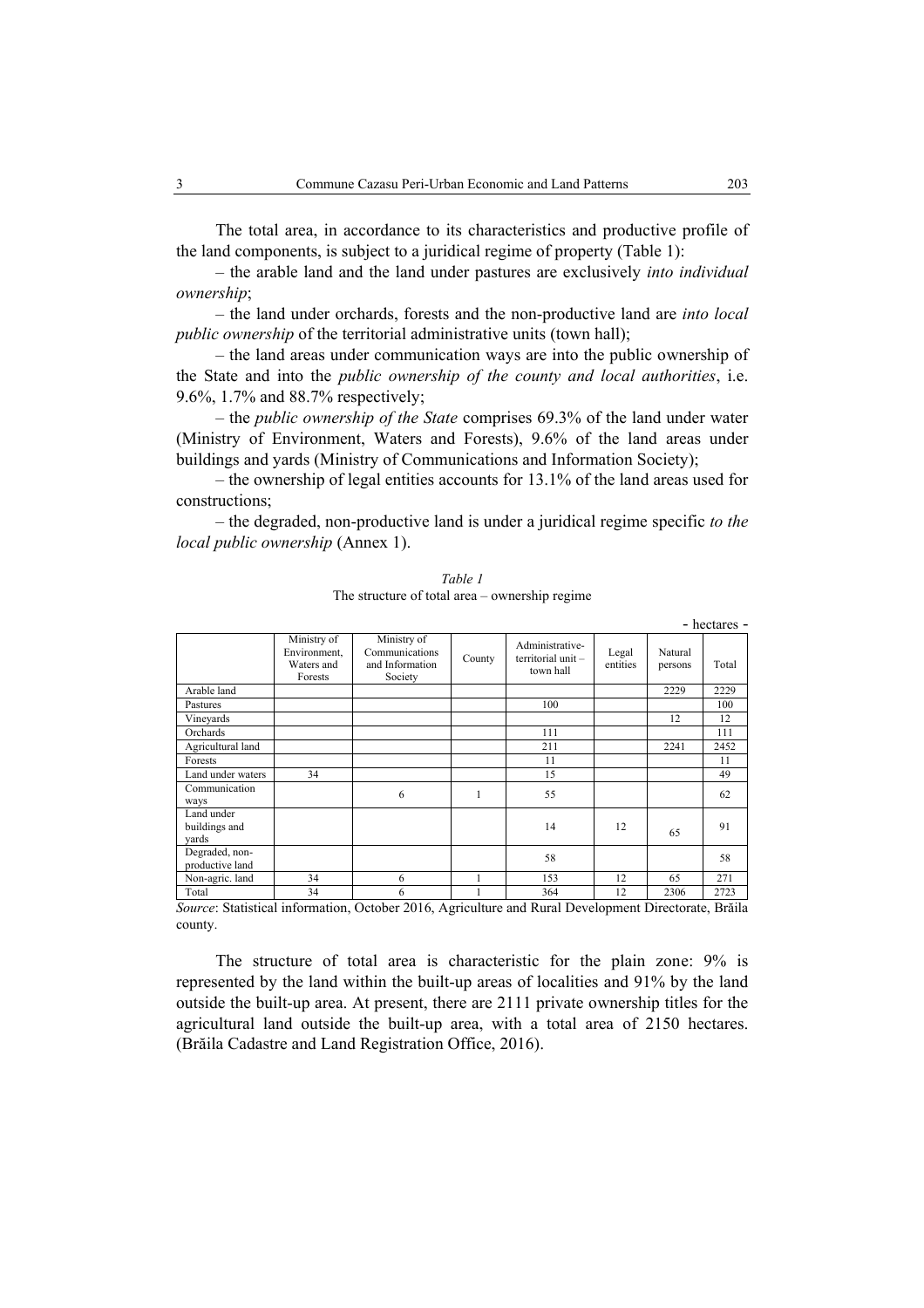*Soil characteristics.* The territory of the investigated area has been subject to the anthropic impact, the natural vegetation being replaced by crops, which resulted in "stopping the natural process of humus bio-accumulation and in the decrease of the humus reserve in soil implicitly". (Study by OJSPA Brăila, 2006:5)

Soil quality permitted the development of farming activities and the consolidation of an extensive economic system: "Soils on the territory of the commune Cazasu, Brăila county, were formed under plain relief conditions (2313.51 ha – 100% of the territory area) on parenthal materials represented by loess deposits, under droughty continental temperate climate conditions, characterized by a high average annual temperature (11ºC) and low average annual rainfall (460.5 mm)". (Study by OJSPA Brăila, 2006:6-7)

The eco-system quality and specificity were modified by the utilization of the irrigation system; in this respect the hydro-geological and hydro-salinity studies, performed in the Brăila Terrace system in the 3 hydrotehnical-administrative subsystems, Cazasu, Movila Miresii and Valea Cânepii, permitted the identification of the main changes/modifications (the data presented are taken from the latest soil surveys conducted in the year 1998; although the irrigation system operation was deficient and the impact on soil and fauna had much lower values, the invasion processes remained the same, in tendency).

– Modification of the groundwater level: "the average weighted level increased from 3.9–4.5 m up to 1.8–2.4 m" ( Marin, Ghe., 1998:13).

– Modification of the mineralization degree: "the ground water mineralization degree continuously decreased, from 2.7–3.75 g/l up to relatively stable values, of 2.3– 1.8 g/l" (Marin, Ghe., 1998:13).

– Change of alkalinity, high salinization probability: "… alkalinity increase tendency, determined both by the change of ion ratio in the soil solution and by the input from the irrigation water… levigation and accumulation of soluble salts in the soil profile at low depth (70–90 cm), with the danger of degradation by secondary salinization" (Marin Ghe., 1998:13). The harmful impact upon soil resides in the challenge of soil alkalinization, which in the soil surveys is explained as follows: "… input of carbonates through irrigation water and eventually by an increase of soluble and absorptive natrium content. … On the average, the pH-values are by 0.30–0.50 pH units higher compared to the initial conditions (1978), both in the upper horizons and on profile and at their basis." (Nițu, V., Surăianu, V., Rotea, I., 1992:42)

In the early 1990s, the soil modification processes generated by the irrigation activity were identified in the concrete manifestations present on the area in which the arable land of the commune Cazasu was also included:

– "the major physical characteristics of the chernozems formed on loess have not suffered essential modifications… but a series of negative effects existed… compacting tendencies and clodding, as well as incrustation" (Nițu, V., Surăianu, I., Rotea, I., 1992:43);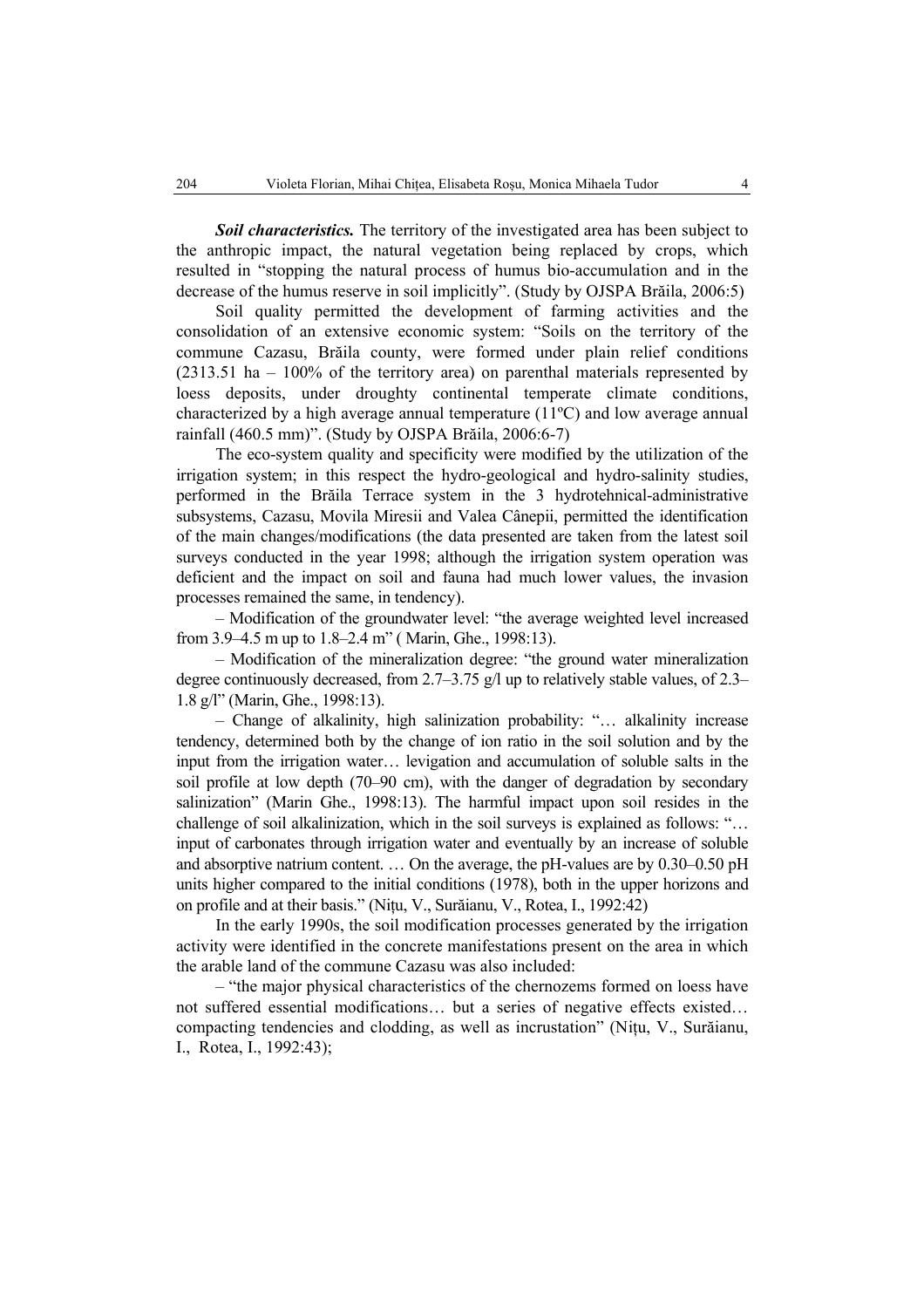– "the chemical characteristics were drastically influenced: the general decrease of humus content, the increase of the pH values on the entire soil profile and the emergence of alkalinization and alkalization phenomena. Major modifications were noticed with regard to the calcium carbonate content and the forms under which it is presented. A levigation process of the upper horizon is almost generalized" (Nițu, V., Surăianu, I., Rotea, I., 1992:43);

– "the faunistic activity was drastically diminished as a result of the prolonged moisture excess, which modified the life conditions of the specific fauna" (Nițu, V., Surăianu, I., Rotea, I., 1992:43).

**II. Economic and social dimensions.** In the test area Cazasu, the economic and social life has been shaped starting with the soil occupation, being the consequence of the traditional way of emergence and development of rural localities in the Baragan Plain, on which the modernization was superposed, which implied life quality change by real estate logistics and territorial infrastructure endowment.

*Economic characteristics.* The ownership regime dynamics has determined changes in the agricultural land utilization modality and the emergence of certain local infrastructure phenomena, specific to each historical period (Table 2).

At present, we can notice the consolidation of the land occupation modality, emerged in the '90s: the production techniques, the range of mechanization works, the amount of chemical fertilizers applied, the irrigation systems or the techniques replacing irrigations are the concrete modalities by which farmers relate to the land areas into their ownership; at community level, the initial characteristics have been perpetuated.

|                                                               | 2010   | 2016    |
|---------------------------------------------------------------|--------|---------|
| Habitable area, $m2$                                          | 54 944 | 94 5 99 |
| Length of water distribution network $-$ km                   | 21.1   | 21.5    |
| Length of gas distribution pipelines $-$ km                   | 13.8   | 13.8    |
| Agricultural area in total area $-$ %                         | 90.0   | 89.7    |
| Area under non-agricultural land in total area $-\frac{6}{6}$ | 9.9    | 9.9     |
| Area occupied by constructions $-\%$                          | 3.3    | 3.3     |
| Area occupied by communication ways and railroads $-$ %       | 2.2    | 2.2     |

*Table 2*  Land occupation modality – test area Cazasu

*Source:* Cazasu Commune Fiche, 2010, The Agricultural Register 2010–2014, statistical data from the Agriculture and Rural Development Directorate, Brăila County, 2016 and the Danube Company for Public Utilities, Brăila, 2016.

Significant fluctuations appeared at the level of arable land occupancy: in the context of prevailing areas cultivated with cereal crops (Table 3), a strong mobility of soybean crops emerged. We mention that in the year 2015, 4 hectares were cultivated with sugar beet. (Cazasu Commune Fiche, October 2016)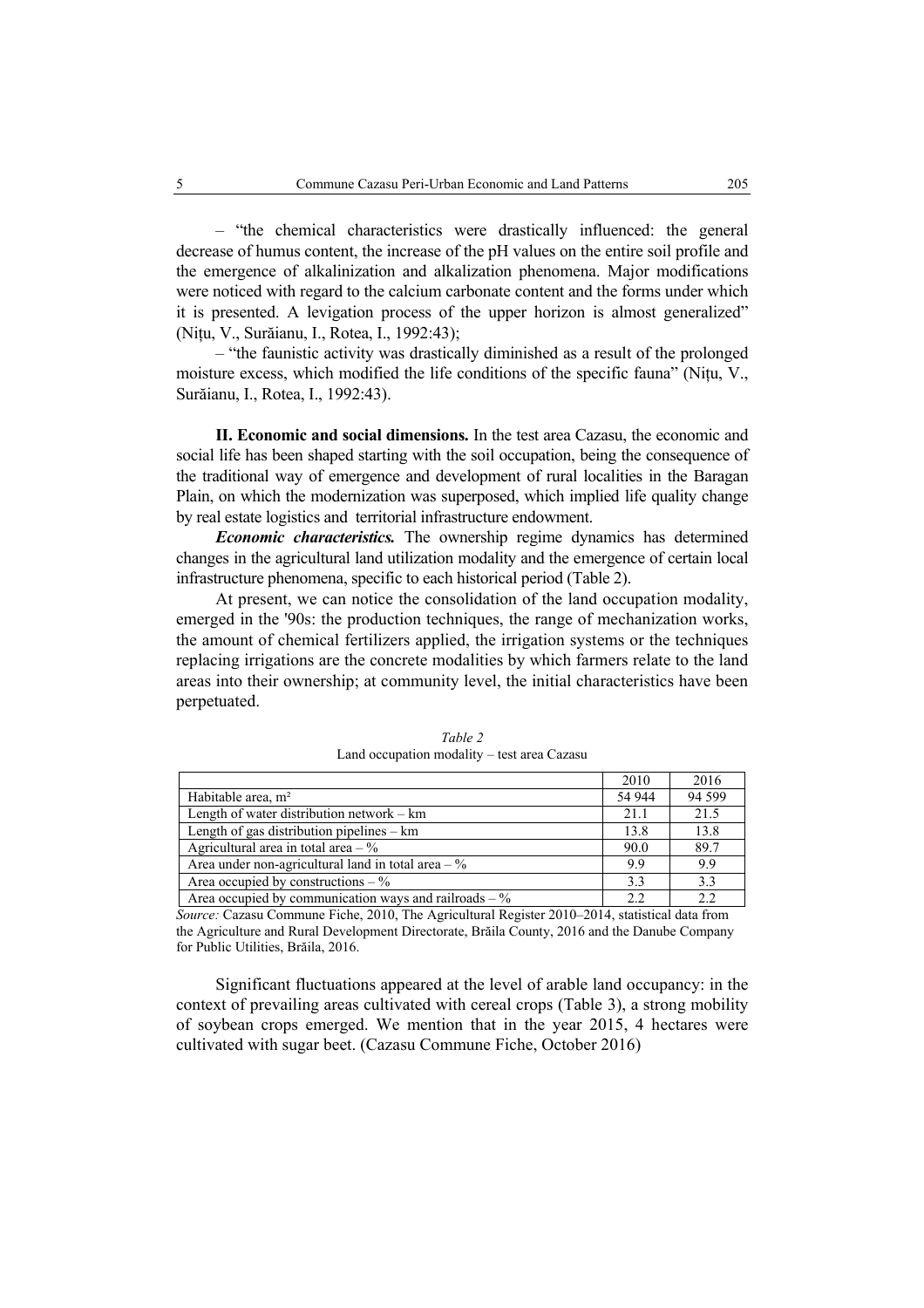| Crop      |      | Area – ha |      | Average yield – tons/ha |
|-----------|------|-----------|------|-------------------------|
|           |      |           |      |                         |
|           | 2011 | 2015      | 2011 | 2015                    |
| Wheat     | 646  | 593       | 4.81 | 3.65                    |
| Maize     | 230  | 474       | 4.80 | 3.84                    |
| Rapeseed  | 196  |           | 2.30 |                         |
| Sunflower | 472  | 910       | 2.4i | 2.32                    |

*Table 3*  The area cultivated with the main crops and average yields, commune Cazasu, 2011–2015

*Source:* Agriculture and Rural Development Directorate Brăila, 2011, 2016.

The economic activities specific to the test area are completed by the livestock raising activities; the number of animal herds has decreased and economic orientations outside the farming sector are taking shape (Table 4). The agricultural machinery endowment is quite modest: in 2011, there were 13 tractors in use, and their number reached 26 in 2015, while the number of draft animals decreased from 80 (in 2011) to 60 (in 2015). (Cazasu Commune Fiche, March 2012, October 2016)

*Table 4*  The livestock number dynamics – test area Cazasu

|                | 2011  | 2015  |
|----------------|-------|-------|
| <b>Bovines</b> | 467   | 317   |
| Sheep          | 935   | 1692  |
| Goats          | 297   | 164   |
| Swine          | 827   | 214   |
| Poultry        | 16722 | 10810 |

*Source:* Cazasu Commune Fiche, March 2012, October 2016.

*Characteristics of the irrigation system.* The complex motivation of the increasingly low utilization of the irrigation system has led to the diminution of the impact upon the ecosystem in the test area: in 2011, out of the total area equipped with irrigation facilities 86.9% was contracted, while in 2015 this share decreased to 25.6%; the supplied water volume in 2008 totalled 2 431.6 thousand  $m^3$ , down to 344 thousand  $m<sup>3</sup>$  in 2015 (Table 5).

*Table 5*  The dynamics of the essential characteristics of Cazasu irrigation system

|      | Area equipped with irrigation | Contracted area – ha | Supplied volume $-$ |
|------|-------------------------------|----------------------|---------------------|
|      | facilities – ha               |                      | thousand $m3$       |
| 2011 | 460                           | 1270                 |                     |
| 2015 | 460                           |                      | 344                 |

*Source:* National Land Improvement Agency (NLIA), Territorial Land Improvement Branch "The Lower Danube", 2012, 2016.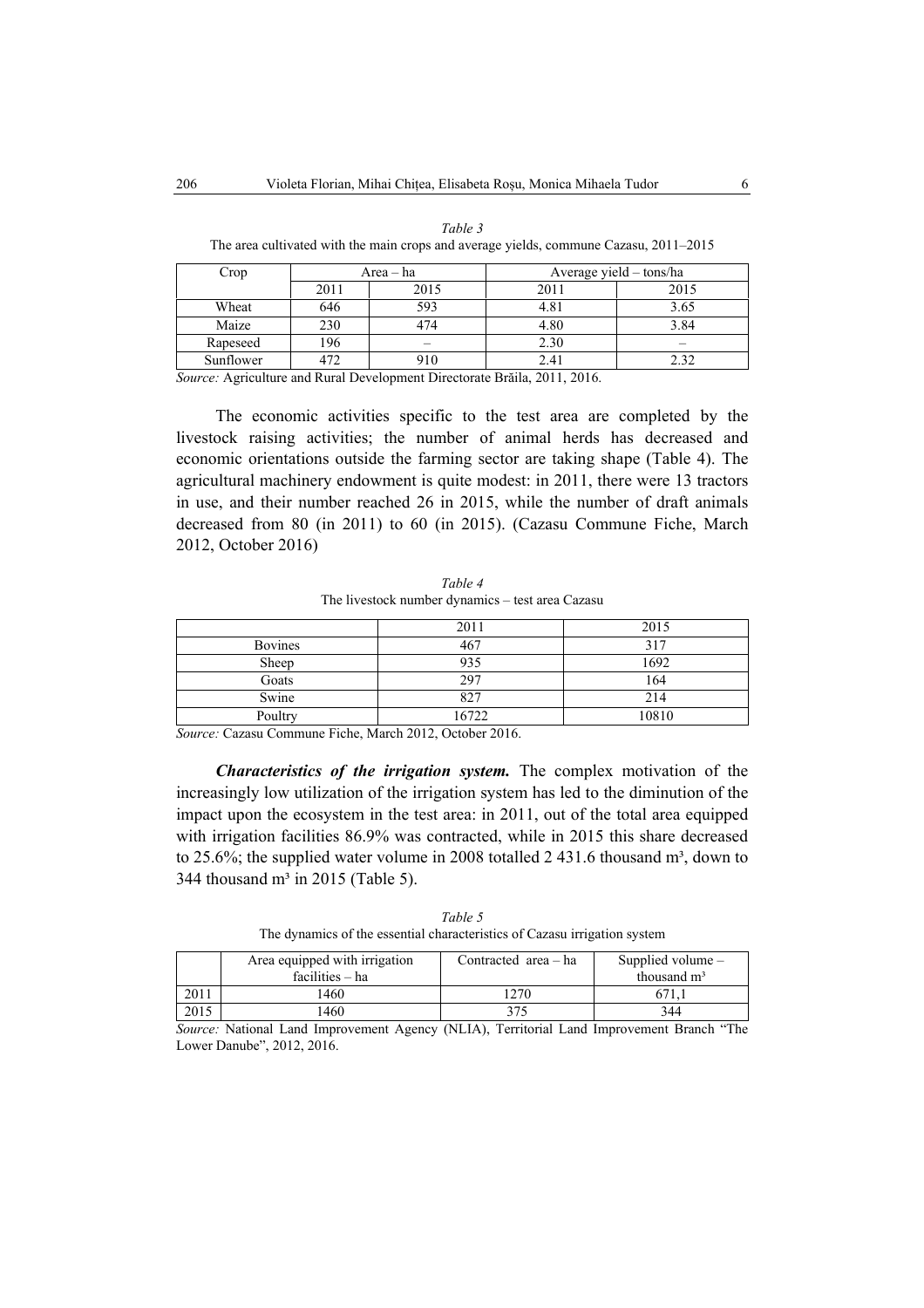The farms affiliated to OUAI AgroDunărea did not benefit from water from the irrigation system (no contracted hectares). Significant diminutions were also noticed at OUAI Pietrosu-SPP27, Danova Leg-SPP26 and Pietrosu-SPP25 (Table 6).

| <b>OUAI</b> | Area equipped with irrigation |                                                                                                                                                                                                                                                                                                                                                               | Contracted area |      | Supplied      |                                                                                       |
|-------------|-------------------------------|---------------------------------------------------------------------------------------------------------------------------------------------------------------------------------------------------------------------------------------------------------------------------------------------------------------------------------------------------------------|-----------------|------|---------------|---------------------------------------------------------------------------------------|
|             |                               |                                                                                                                                                                                                                                                                                                                                                               | ha              |      | volume        |                                                                                       |
|             | ha                            |                                                                                                                                                                                                                                                                                                                                                               |                 |      | thousand $m3$ |                                                                                       |
|             | 2011                          | 2015                                                                                                                                                                                                                                                                                                                                                          | 2011            | 2015 | 2011          | 201                                                                                   |
|             |                               |                                                                                                                                                                                                                                                                                                                                                               |                 |      |               |                                                                                       |
|             | 1460                          | 1460                                                                                                                                                                                                                                                                                                                                                          | 1270            | 375  | 671.7         | 344                                                                                   |
| Nova Prod   | 105                           | 105                                                                                                                                                                                                                                                                                                                                                           | 105             | 105  | 37.5          | 95                                                                                    |
| Terra       |                               |                                                                                                                                                                                                                                                                                                                                                               |                 |      |               |                                                                                       |
| Pietrosu    | 60                            | 60                                                                                                                                                                                                                                                                                                                                                            | 60              | 60   | 174           | 105                                                                                   |
| Danova Leg  | 170                           | 170                                                                                                                                                                                                                                                                                                                                                           | 150             | 150  | 120           | 100                                                                                   |
| Pietrosu    | 60                            | 60                                                                                                                                                                                                                                                                                                                                                            | 60              | 60   | 139.2         | 44                                                                                    |
| AgroDunărea | 1065                          | 1065                                                                                                                                                                                                                                                                                                                                                          | 895             |      | 201           |                                                                                       |
|             |                               | $\alpha$ , $\alpha$ , $\alpha$ , $\alpha$ , $\alpha$ , $\alpha$ , $\alpha$ , $\alpha$ , $\alpha$ , $\alpha$ , $\alpha$ , $\alpha$ , $\alpha$ , $\alpha$ , $\alpha$ , $\alpha$ , $\alpha$ , $\alpha$ , $\alpha$ , $\alpha$ , $\alpha$ , $\alpha$ , $\alpha$ , $\alpha$ , $\alpha$ , $\alpha$ , $\alpha$ , $\alpha$ , $\alpha$ , $\alpha$ , $\alpha$ , $\alpha$ | facilities      |      |               | $\mathbf{D}$ $\mathbf{v}$ if $\mathbf{u}$ and $\mathbf{v}$ is the set of $\mathbf{v}$ |

*Table 6*  OUAI dynamics in the Cazasu test area

*Source:* Situation of the stations UAT Cazasu, Brăila County, NLIA, Territorial Land Improvement Branch "The Lower Danube", 2012, 2016.

The economic behavior favorable to irrigation utilization was subject to an inhibition phenomenon resulting from a series of particularities of the area (for instance OUAI Agro-Dunărea became non-functional) and by the financial incapacity of farms to bear the related expenses. The water supply fee increased in the period 2011-2015, from 199.29 to 244.23 RON/1000  $m^3$ , while the annual fee was up from 0.75 RON/ha to 22.76 RON/ha (Table 7).

| Cazasu            | <b>OUAI</b> | Water supply fee |                        | Annual fee |       | Specific consumption |       |  |
|-------------------|-------------|------------------|------------------------|------------|-------|----------------------|-------|--|
|                   |             |                  | $RON/1000 \text{ m}^3$ | RON/ha     |       | $kw/1000 m^3$        |       |  |
|                   |             | 2011             | 2015                   | 2011       | 2015  | 2011                 | 2015  |  |
| SPP <sub>24</sub> | Nova Prod   | 199.29           | 244.23                 | 0.75       | 22.76 | 598.9                | 598.9 |  |
|                   | Terra       |                  |                        |            |       |                      |       |  |
| SPP <sub>25</sub> | Pietrosu    | 199.29           | 244.23                 | 0.75       | 22.76 | 400                  | 400   |  |
| SPP <sub>26</sub> | Danova Leg  | 199.29           | 244.23                 | 0.75       | 22.76 | 598.9                | 598.9 |  |
| SPP <sub>27</sub> | Pietrosu    | 199.29           | 244.23                 | 0.75       | 22.76 | 443                  | 443   |  |
| <b>SPPICA</b>     | Agro-       | 121.11           | 222.8                  | 0.75       |       | 447                  | 447   |  |
|                   | Dunărea     |                  |                        |            |       |                      |       |  |

*Table 7*  Main characteristics of the pumping stations in Cazasu area

*Source:* Situation of the stations in TMU Cazasu area, Brăila county – NLIA, Territorial Land Improvement Branch "The Lower Danube", 2012, 2016.

This inhibiting increase for farmers is mainly generated by the increase of electric power price; the irrigation water expenses and the operating expenses also increased (Table 8).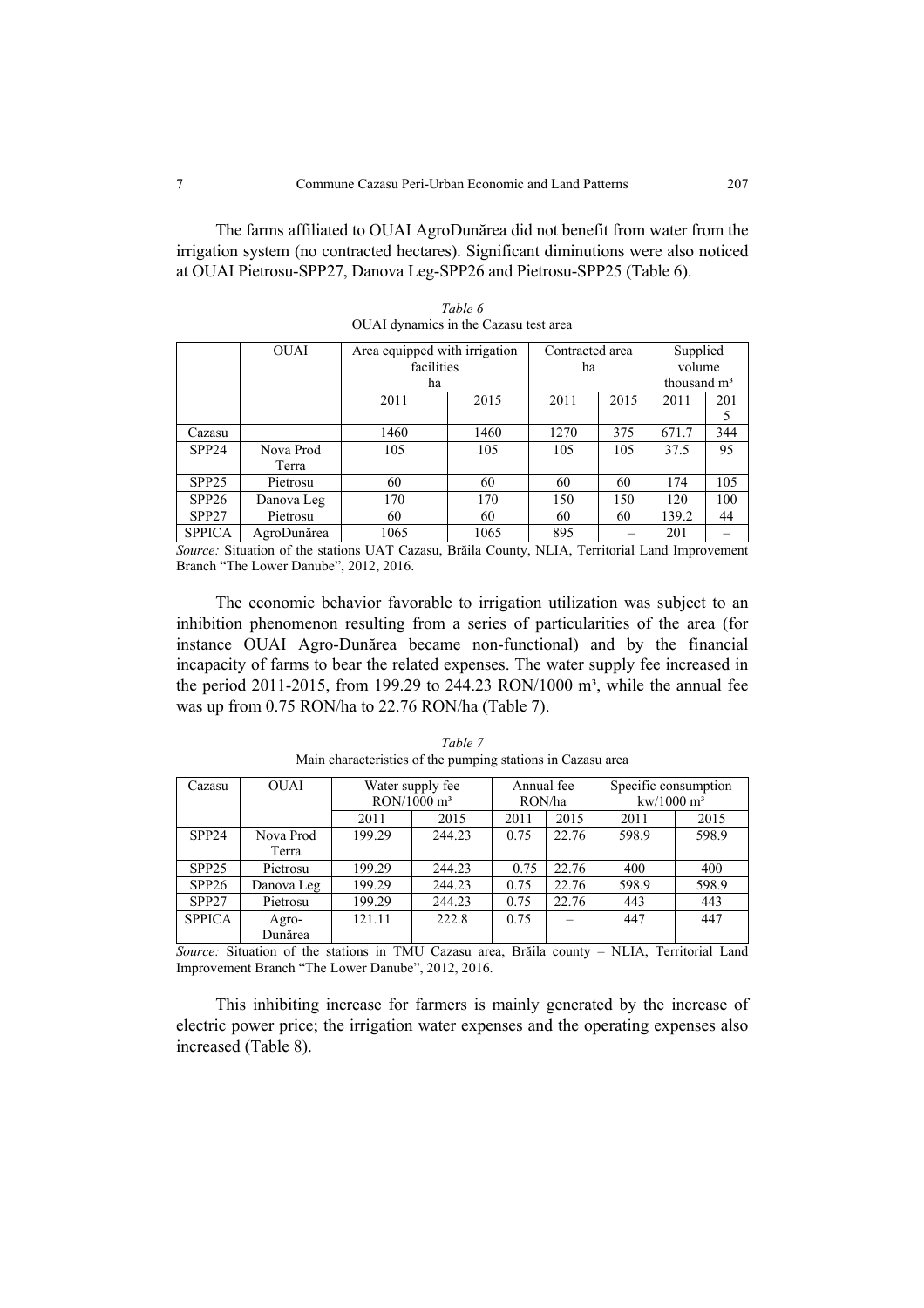| Cazasu            | <b>OUAI</b>        |        | Electric power<br>price RON/1000<br>m <sup>3</sup> |      | Irrigation water<br>expenses<br>$RON/1000$ m <sup>3</sup> |      | Operating<br>expenses<br>$RON/1000$ m <sup>3</sup> | $RON/1000$ m <sup>3</sup> | Indirect<br>expenses |      | Profit RON/<br>$1000 \; \mathrm{m}^3$ |
|-------------------|--------------------|--------|----------------------------------------------------|------|-----------------------------------------------------------|------|----------------------------------------------------|---------------------------|----------------------|------|---------------------------------------|
|                   |                    | 2011   | 2015                                               | 2011 | 2015                                                      | 2011 | 2015                                               | 2011                      | 2015                 | 2011 | 2015                                  |
| SPP <sub>24</sub> | Nova Prod<br>Terra | 175.47 | 214.92                                             | 10.9 | 13.2                                                      | 9.04 | 11.09                                              | 3.51                      | 4.7                  | 0.37 | 0.75                                  |
| SPP <sub>25</sub> | Pietrosu           | 175.47 | 214.92                                             | 10.9 | 13.2                                                      | 9.04 | 11.09                                              | 3.51                      | 4.7                  | 0.37 | 0.75                                  |
| SPP <sub>26</sub> | Danova Leg         | 175.47 | 214.92                                             | 10.9 | 13.2                                                      | 9.04 | 11.09                                              | 3.51                      | 4.7                  | 0.37 | 0.75                                  |
| SPP <sub>27</sub> | Pietrosu           | 175.47 | 214.92                                             | 10.9 | 13.2                                                      | 9.04 | 11.09                                              | 3.51                      | 4.7                  | 0.37 | 0.75                                  |
| <b>SPPICA</b>     | AgroDunărea        | 101.86 | 194.23                                             | 5.33 | 12.03                                                     | 9.04 | 11.09                                              | 3.51                      | 4.7                  | 0.37 | 0.75                                  |

| Table 8                                                         |
|-----------------------------------------------------------------|
| Structural dynamics of the water supply fee in Cazasu test area |

*Source:* Situation of the stations in TMU Cazasu area, Brăila county, NLIA, Territorial Land Improvement Branch "The Lower Danube", 2012, 2016.

From an institutional perspective, one can notice the neutrality of influencing the irrigation system performance; the county structures manifest their attributions only in the field of irrigation system administration. In this respect, there is a structural and implicitly functional constancy within the Administration Unit North Brăila, the Lower Danube Territorial Branch of the National Land Improvement Agency (Table 9). The total number of employees, in the period 2011–2016, remained at 51, with average wages at 1481 RON.

| Table 9                         |  |
|---------------------------------|--|
| Brăila Nord Administration Unit |  |

|      | Employees   |         | Average wages |         |  |
|------|-------------|---------|---------------|---------|--|
|      | <b>TESA</b> | Workers | <b>TESA</b>   | Workers |  |
| 2011 |             |         | 3333          | 366     |  |
| 2015 |             | 46      | <b>つつつつ</b>   | 366     |  |

*Source:* Brăila County Branch, NLIA, 2012, 2016.

**Social characteristics.** The social profile of the Cazasu Commune is specific to a peri-urban locality.

*a) Socio-territorial characteristics.* From the perspective of the territorial status, the investigated rural community is characterized by the close proximity to the urban area, which implies the multiple economic, cultural educational polarizations and the excessive dependency on multiple urban services (Table 10).

| Table 10                        |  |
|---------------------------------|--|
| Proximity to certain objectives |  |

|                         | Distance to: km |
|-------------------------|-----------------|
| Capital of the county   |                 |
| Closest locality        |                 |
| Closest town            |                 |
| Closest railway station |                 |
| Closest hospital        |                 |

*Source:* Cazasu Commune Fiche, March 2012, October 2016.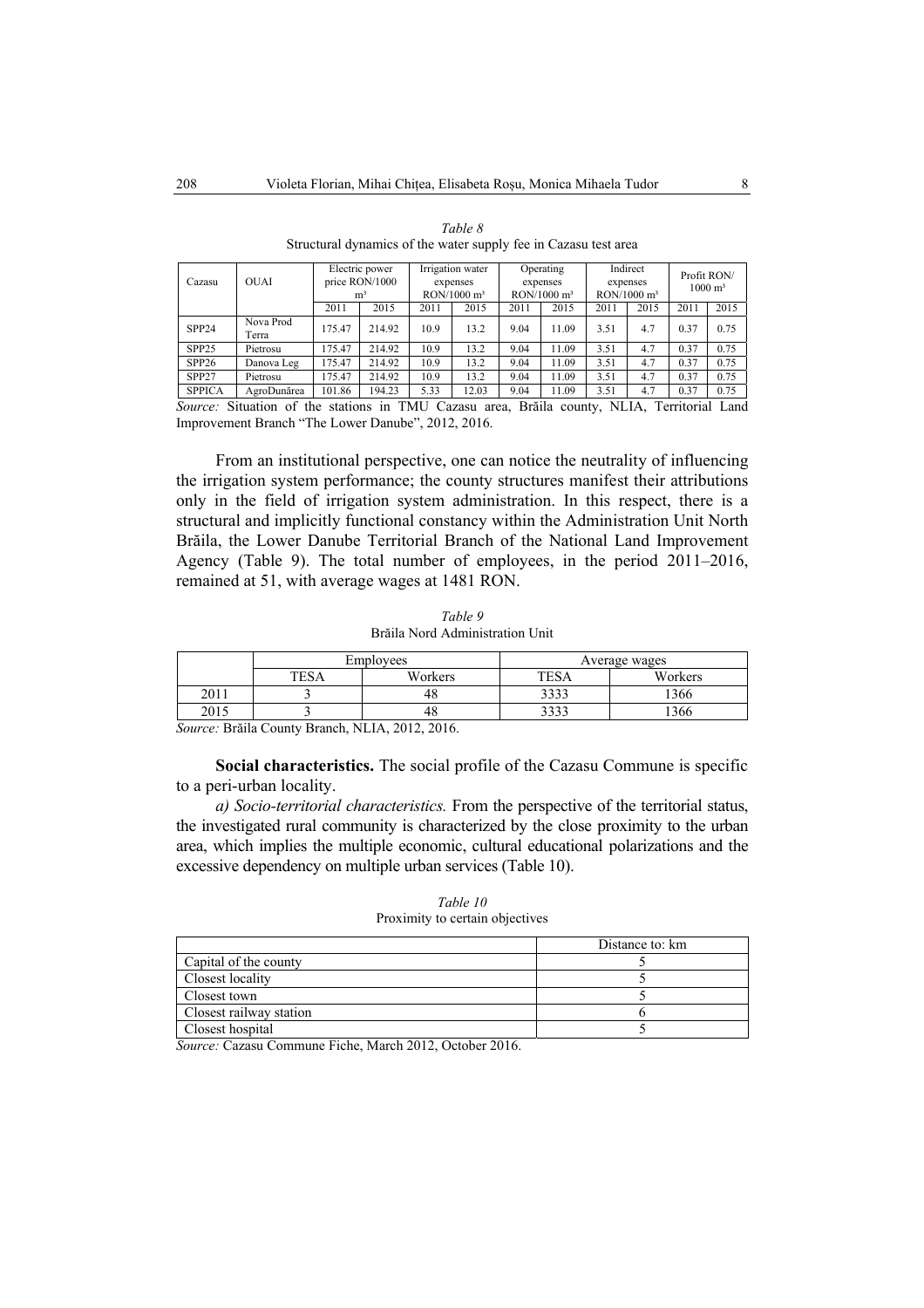Out of this reason, there is *a causal relationship between the economic and demographic modernization and the geographical transfers of incomes (wages, pensions, social security payments; this type of relation is not based on the productive capacity of the area, because the urban proximity is not necessarily productive for the rural area.* (Talandier, M., 2014)

*b) Socio-economic characteristics.* The representative economic structures are related to agriculture, although the peri-urban status implies a dysfunctional utilization of the zonal productive capacity. From the investigated data it resulted that the farming practice is of extensive type, the structure of crops maintains a note of strong traditionality: the preferred crops are the cereals, but each year soybean and sugar beet crops have been also introduced on small areas. (Cazasu Commune Fiche, March 2012, October 2016)

The non-agricultural economic space did not experience quantitative and qualitative evolutions in the period 2011-2015; the same non-agricultural units or providers of services were maintained, with a constant number of employees; for example, the number of employees in the workshop of metallic fittings remained 50, while the number of employees in shops continues to be 40.

The economic substantiation of the social structures and processes, in their evolution, did not determine changes or noticeable modifications. The number of commuters remained at 250, having as destination the industrial sectors and services located in Brăila Municipality.

*c) Characteristics of the local life and community governance.* The social problems of the rural community Cazasu stem from the need to increase the living standard and to modernize the agricultural structures (Table 11). We can see that non-solving these problems led to social stagnation, a type of "social petrification" of the community modernization conditions, including the agricultural sector.

|                           | 2011                    | 2016                              |
|---------------------------|-------------------------|-----------------------------------|
| Roads                     | Reduced                 | reduced                           |
| Drinking water            | No.                     | No.                               |
| Isolation                 | No                      | N <sub>0</sub>                    |
| Air pollution             | No                      | N <sub>0</sub>                    |
| Water pollution           | Reduced                 | N <sub>0</sub>                    |
| Soil pollution            | No                      | N <sub>0</sub>                    |
| Health services           | No.                     | N <sub>0</sub>                    |
| <b>Education services</b> | No                      | No.                               |
| Electrification           | No                      | reduced                           |
| Public lighting           | No                      | reduced                           |
|                           |                         | serious – gas supply network **,  |
| Other                     | serious --irrigations * | serious – land fragmentation ***, |
|                           |                         | serious $-$ irrigations ****      |

*Table 11*  Evolution of the problems in Cazasu community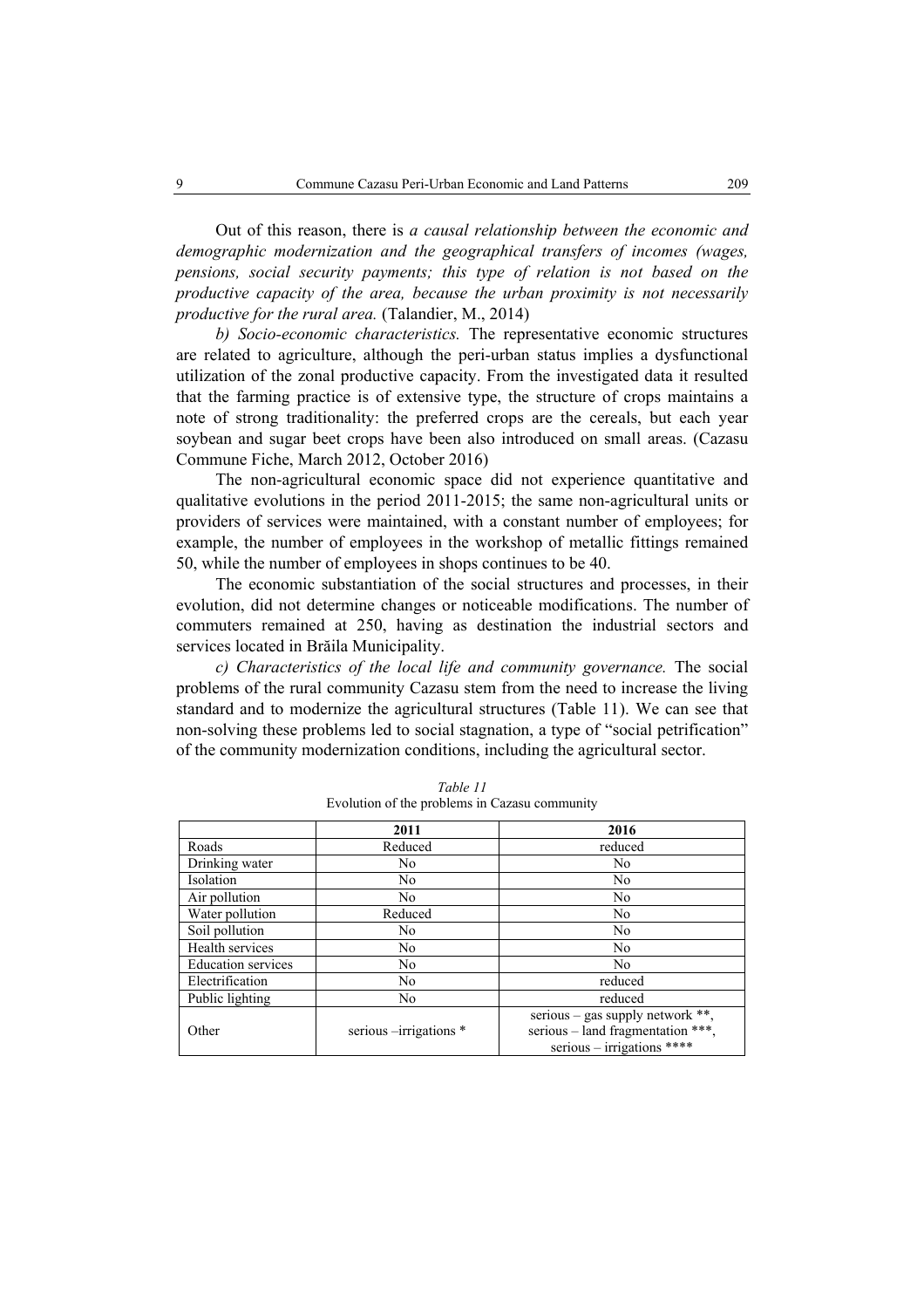\* "The irrigation system should be rebuilt" – mayor of Cazasu commune, March 2012.

\*\* "We have no gas supply network in our commune, it only exists inside the locality on a small area of 700 m<sup>2</sup><sup>2</sup> – mayor of Cazasu Commune, October, 2016.

\*\*\* The land is highly parcelled, and the parcels do not reflect the reality, the situation is difficult to be accepted by the people" – mayor of Cazasu commune, October 2016.

\*\*\*\* "They hardly irrigate today " – mayor of Cazasu commune, October 2016.

*Source:* Cazasu Commune Fiche, March, 2012, October 2016.

There is a low participation of inhabitants to the life of the locality; in the investigated period, no significant sociological evolutions were noticed; the evaluation by the formal leader of the commune (the mayor) indicates a passive behaviour, a social non-engagement regardless of the nature of the local problem and a superficial assumption of societal requirements. There is a non-participatory type of governance (Table 12).

|                                                       | $2011*$                                                                                                        | $2016**$                                                          |
|-------------------------------------------------------|----------------------------------------------------------------------------------------------------------------|-------------------------------------------------------------------|
| Participation in public<br>works                      | No, they are lazy, if there is a little<br>something left to be done, why doesn't<br>the Town-hall work on it? | So and so                                                         |
| initiatives<br>Inhabitants'<br>in the last 3 years    | No, but the people who have villas have<br>asked why there is no sewerage network                              | N <sub>0</sub>                                                    |
| The implementation<br>procedure of a new<br>norm, law | The Local Council decides, the mayor<br>executes the order                                                     | Meetings of the Local<br>Council                                  |
| implementation<br>The<br>modality                     | Financial constraint                                                                                           | They know there is a law                                          |
| The most difficult rule<br>to be imposed              | Sanitation                                                                                                     | Local fees, sanitation,<br>because they do not<br>understand them |

*Table 12*  Participatory behaviour – dynamics

\* The answers of the mayor of Cazasu commune, March, 2012.

\*\* The answers of the mayor of Cazasu commune, October, 2016.

*Source:* Cazasu Commune Fiche, March, 2012, October, 2016.

# 3.2. THE COMPLEX ANALYSIS OF THE INVESTIGATED AREA BY THE LEGAL REGIME OF OWNERSHIP – DEMO-SOCIAL MICROSYSTEMS

# **I. Demographic characteristics – the rural household microsystem**

*a) The demographic size.* In the commune Cazasu, the average demographic size of household is 2.6 persons /household, which is under the national average of rural households 2.83 persons /household (Census of population and Dwellings, 2010).

Most households in the commune Cazasu (29.4%) consist of only one person (Table 13). At the opposite pole, the households with a large demographic size, with five and over 5 persons, represent 9.2% of total investigated households, a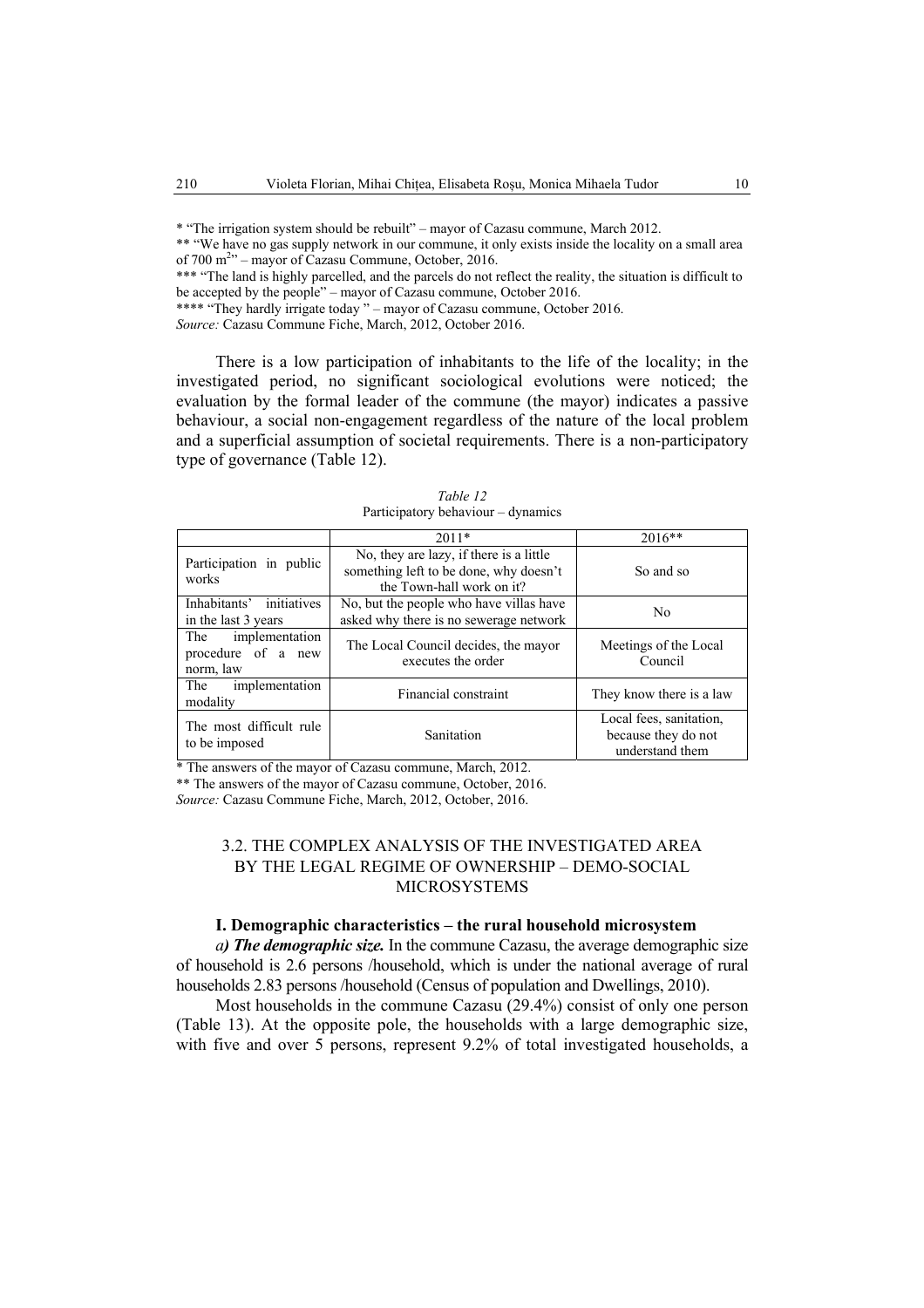much smaller share compared to the Romanian rural space average, i.e. 15.6% (Census of population and Dwelling, 2010).

|                      |        |         |           |           | % in total households |        |
|----------------------|--------|---------|-----------|-----------|-----------------------|--------|
|                      |        |         |           |           |                       |        |
|                      | person | persons | 3 persons | 4 persons | 5 persons             | Jver 5 |
| Rural $1$            | 25.4   | 26.2    | 17.4      | 15.4      |                       |        |
| Cazasu <sup>(2</sup> | 29.4   | 25.4    | 18.6      | 17.4      | 4.                    | 4.5    |

*Table 13*  The structure of households by the number of persons

*Source:* <sup>(1</sup> NIS (2013). Census of Population and Dwellings, 2010; <sup>(2</sup> Processing of data from the Agricultural Register 2010–2014, commune Cazasu, Brăila county, October 2016.

From these data, we can draw a preliminary conclusion according to which *the demographic pressure on the land resources at the level of households from the commune Cazasu is lower than that at the Romanian rural space level*.

*b) The structure by genders.* From the gender structure perspective, the *masculinization of household ownership* is quite a noticeable phenomenon, as  $\frac{3}{4}$  of the owners registered in the Agricultural Register of the commune Cazasu are men and only 25% are women. This masculinization phenomenon is stronger in the commune Cazasu than at farm level, where, according to the data of the latest Farm Structure Survey (Eurostat Data,2013), 67% of the Romanian agricultural farms are managed by men and 33% by women.

*c) The structure by age categories.* From the analysis of the information from the Agricultural Register of the commune Cazasu (Table 14), it results that the average *age of household owners is 55.4 years, a relatively old age which can hinder the adoption of innovations, in general, and of agricultural innovations, in particular*. The average age of household men owners is younger (53.5 years) compared to women (61.1 years) due to the higher life expectancy of the latter.

|        |               | Age categories  |               |               |         |  |
|--------|---------------|-----------------|---------------|---------------|---------|--|
|        | Average age   | $\leq$ 30 years | $31-50$ years | $51-60$ years | Over 60 |  |
|        |               |                 |               |               | vears   |  |
| Owners | 55.4<br>years | $3.2\%$         | 38.4 %        | $1\%$<br>21.1 | 37.2 %  |  |

*Table 14*  Age structures of the household owners in the commune Cazasu

*Source:* Processing of data from the Agricultural Register 2010–2014, commune Cazasu, Brăila county, October 2016.

The average age of the population in the commune Cazasu is 48.5 years, higher than the national average, which was 40.8 years on January 1, 2015 (NIS 2016 Romanian in Figures.Statistical Breviary). As a result, the *household members in the commune Cazasu have a stronger ageing degree than the national average. The direct consequence of the high incidence of the ageing phenomenon, both of household owners and of household members in the commune Cazasu is a*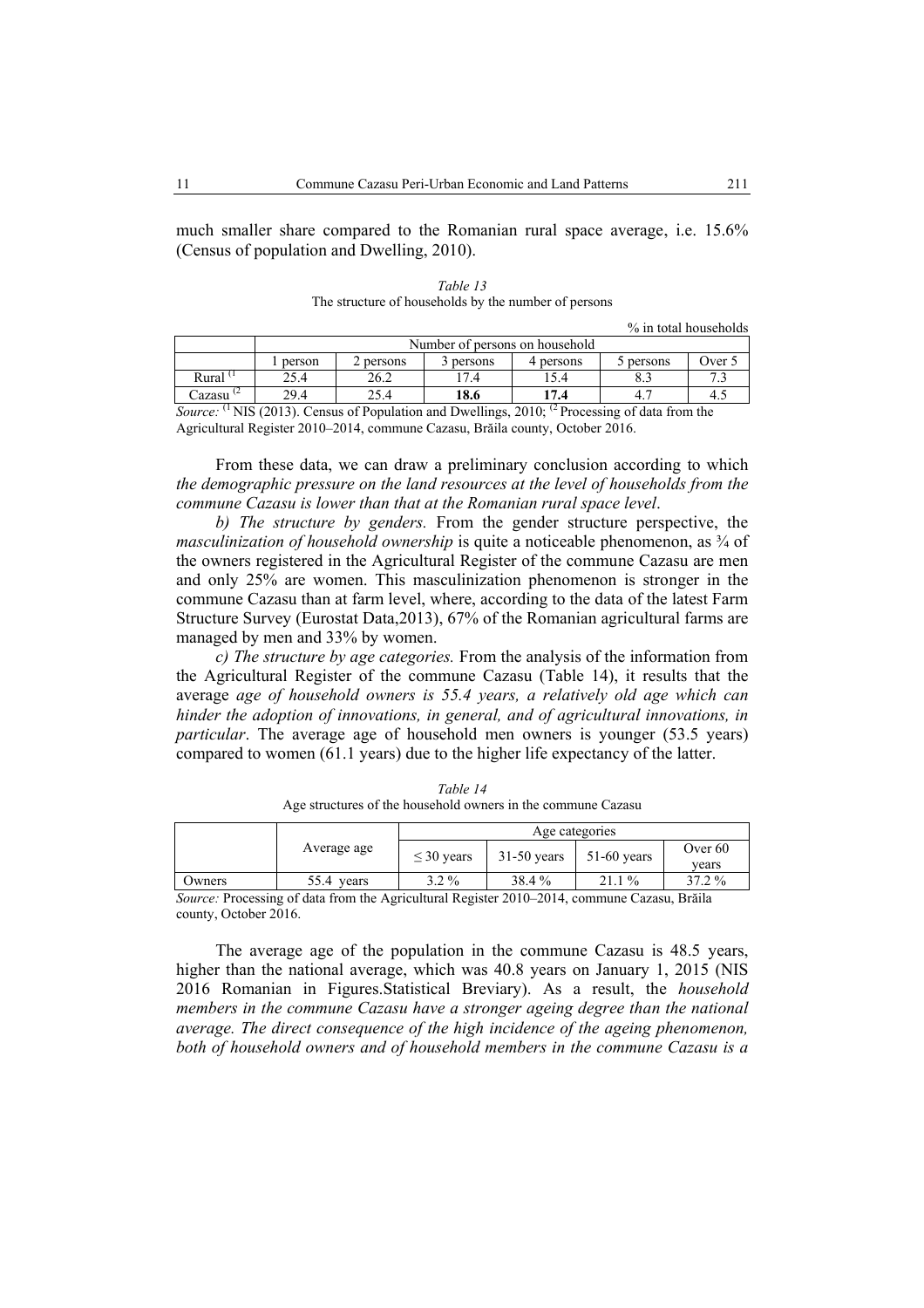*higher resistance to the adoption of technical and technological innovations in all aspects of economic and social life, including agriculture.* 

# **II. Land ownership structures – rural household micro-system**

*a) Land property size.* According to the data from the Agricultural Register, *the size of land area into ownership* at the level of the land owners in the commune Cazasu is 1.13 ha/household (Table 15).

| Table 15                                             |
|------------------------------------------------------|
| The land property average size in the commune Cazasu |

|                            | % land owners | average size into ownership<br>(ha/household with land into ownership) |
|----------------------------|---------------|------------------------------------------------------------------------|
| Total area into ownership  | 00            |                                                                        |
| Arable area into ownership | , 5 Q         |                                                                        |
|                            |               | n : etc d i thin announce and the method                               |

*Source:* Processing of data from the Agricultural Register 2010–2014, commune Cazasu, Brăila county, October 2016.

Just over *half of the land owners in Cazasu (55.9%) own arable land* in the structure of their total land ownership and the *average size of the arable areas into ownership is 1.78 ha*. The comparison of this value to the average size of the arable area of a farm at national level 5.7 ha arable /farm (NIS 2012, General Agricultural Census 2010), results at national level reveals that the agricultural land ownership in the commune *Cazasu is more fragmented than in the case of the agricultural farms nationwide*.

*b) The fragmentation of landed properties.* The analysis of structure by size classes of landed property in the commune Cazasu indicates that the largest part of owners (52.6%) own total land areas under 0.3 ha, which confirms *the high fragmentation of land property in general.* (Table 16).

*Table 16*  Structure of land owners in the commune Cazasu by size classes of land into ownership and arable land

|                                      |       |             |             |           |                                          | % in total owners with land into ownership |        |     |
|--------------------------------------|-------|-------------|-------------|-----------|------------------------------------------|--------------------------------------------|--------|-----|
| Land area                            |       |             |             |           | Size classes of land into ownership (ha) |                                            |        |     |
| category into<br>ownership           | < 0.1 | $0.1 - 0.3$ | $0.3 - 0.5$ | $0.5 - 1$ | $1 - 2$                                  | $2 - 5$                                    | $5-10$ | >10 |
| Total land<br>area, out of<br>which: | 25.0  | 27.6        | 5.6         | 9.1       | 13.4                                     | 15.6                                       | 3.1    | 0.5 |
| - arable land                        | 4.1   | 7.8         | 6.5         | 8.1       | 12.1                                     | 13.9                                       | 3.0    | 0.4 |

*Source:* Processing of data from the Agricultural Register 2010–2014, commune Cazasu, Brăila county, October 2016.

The fact that only half of land owners have arable land into ownership induces the idea that the arable land of the commune is less fragmented. Moreover, half of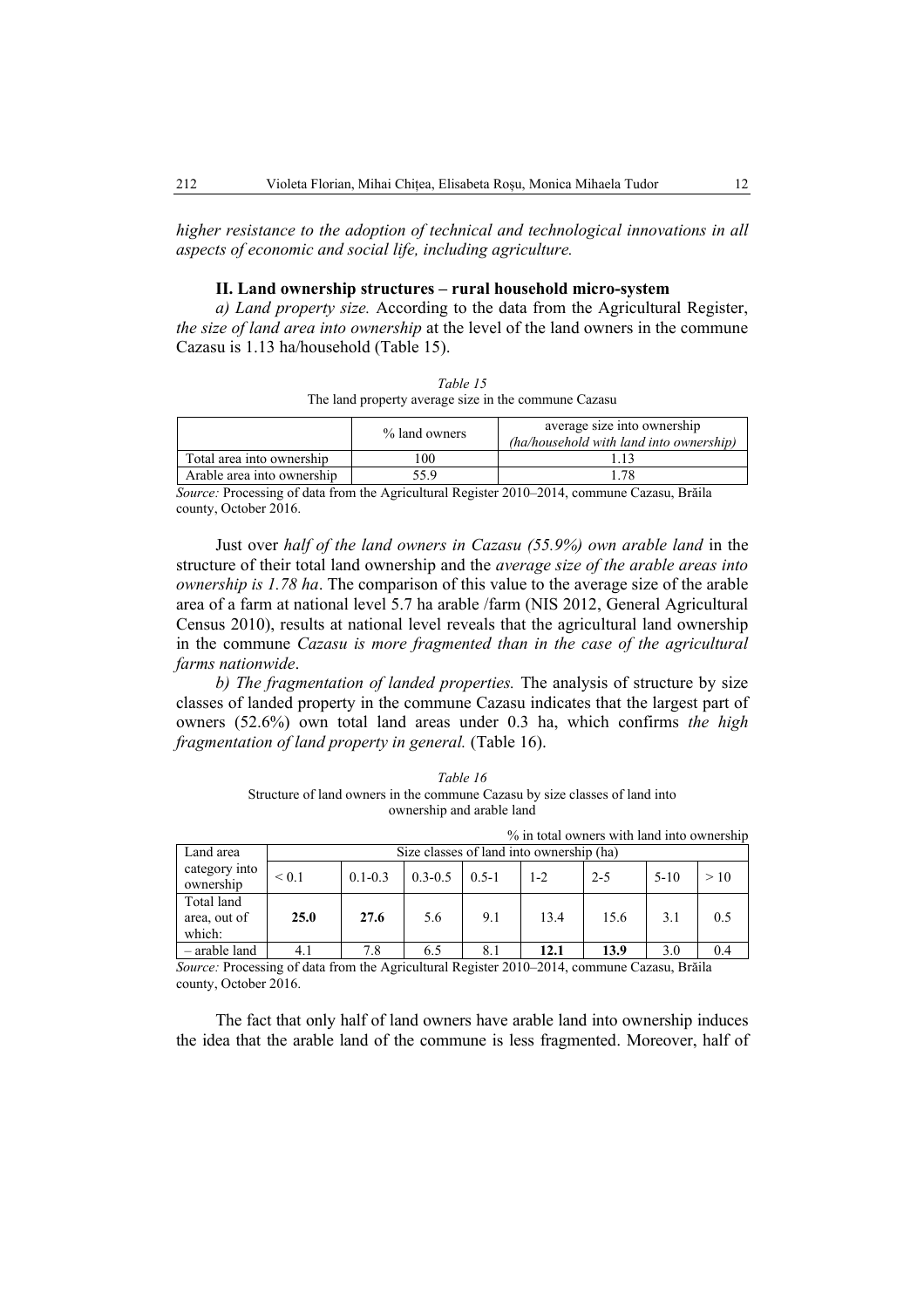the households that own agricultural land have more than 1 hectare into ownership. As a result, we can appreciate that the *fragmentation degree of arable areas into household ownership is lower than in the case of overall land ownership.* 

*c) The land ownership structures by age of owner.* Due to the old age of most land owners, we expect a significant resistance to change and to the acceptance of innovation transfer in the management of land resources into ownership.

The young land owners own the smallest land areas (1.02 ha arable land on the average) while the owners over 60 years old have the largest arable areas into ownership, i.e. 2.20 ha (Table 17).

|                                  |                    | Total land into ownership                             | Arable land into ownership |                                                       |  |
|----------------------------------|--------------------|-------------------------------------------------------|----------------------------|-------------------------------------------------------|--|
| Age categories of<br>land owners | $%$ land<br>owners | average land area<br>into ownership<br>(ha/household) | $%$ land<br>owners         | average land area into<br>ownership<br>(ha/household) |  |
| under 30 years old               | 3.0                | 0.68                                                  | 3.1                        | 1.02                                                  |  |
| $31 - 50$                        | 36.7               | 0.55                                                  | 25.3                       | 1.16                                                  |  |
| $51 - 60$                        | 21.9               | 1.05                                                  | 21.3                       | 1.66                                                  |  |
| over 60 years old                | 38.4               | 1.76                                                  | 50.3                       | 2.20                                                  |  |
| <b>Total</b>                     | 100.0              | 1.13                                                  | 100.0                      | 1.78                                                  |  |

*Table 17*  Structure of land into ownership by the age of land owners in the commune Cazasu

*Source:* Processing of data from the Agricultural Register 2010-2014, commune Cazasu, Brăila county, October 2016.

As a result, the adoption rate and speed of territorial expansion of innovative practices in the management and exploitation of land resources can be slowed down out of two reasons:

– the structure by age categories of land owners, in which the persons over 60 years old prevail,

–most agricultural land areas are owned by old persons, less opened to the adoption of innovations.

*In the commune Cazasu, there is an inverse dependency relation between the age of landowners and the land areas into ownership, which can slow down the speed and territorial coverage in the adoption of innovations in agriculture.* 

**III. Buildings and annex constructions.** The buildings with housing destination, together with the annex constructions, represent extremely important elements for the rural households, having an essential role in their social life, as a central, polarizing space, as well as a functional role, supporting the household usual activities as well as their economic activities.

*a) Buildings with housing destination .* The housing fund of the commune Cazasu consisted of 918 buildings with housing destination in the year 2014, out of which 855 main buildings at household level, 59 represented the second buildings and 4 represented the third buildings. (Table 18)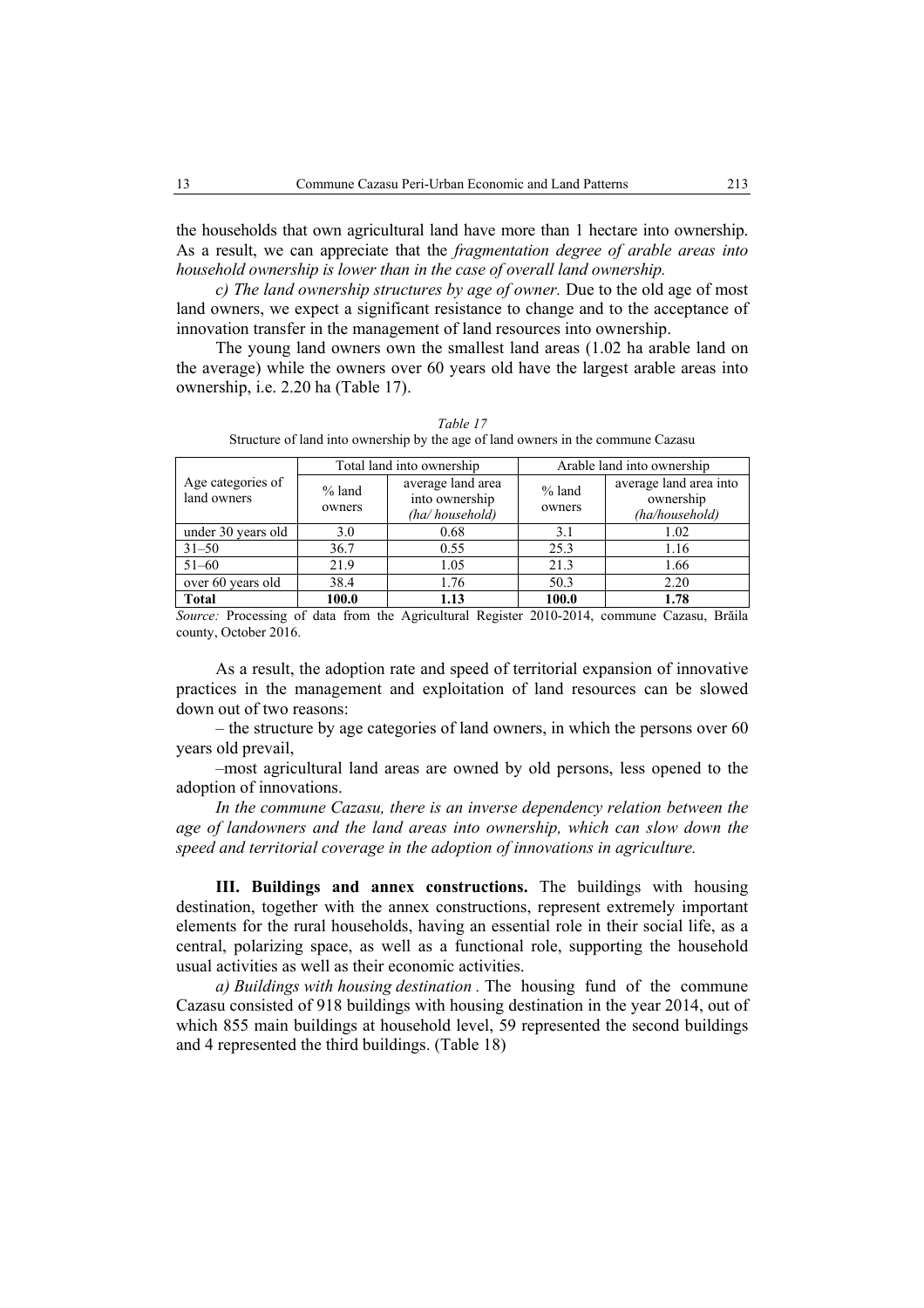| <b>Indicator</b>                   |     | <b>First building</b>                          |      | Second building |      | Third building |  |
|------------------------------------|-----|------------------------------------------------|------|-----------------|------|----------------|--|
| Number                             |     | 855                                            | 59   |                 |      |                |  |
| Average age in<br>vears            |     | 35.9                                           | 28.9 |                 | 7.0  |                |  |
| Average area $-$<br>m <sup>2</sup> |     | 110.6                                          | 68.7 |                 | 94.0 |                |  |
|                                    |     | Structure of buildings, by construction period |      |                 |      |                |  |
|                                    | No. | $\%$                                           | No.  | $\frac{0}{0}$   | No.  | $\%$           |  |
| < 1950                             | 178 | 20.9                                           |      | 12.1            |      |                |  |
| 1950-1980                          | 255 | 30.0                                           | 15   | 25.9            |      |                |  |
| 1980-1990                          | 32  | 3.8                                            | 3    | 5.2             |      |                |  |
| 1990-2000                          | 155 | 18.2                                           | 12   | 20.7            |      | 25.0           |  |
| >2000                              | 231 | 27.1                                           | 21   | 36.2            | 3    | 75.0           |  |

| Table 18                                   |  |
|--------------------------------------------|--|
| Buildings with housing destination, Cazasu |  |

*Source:* Authors' processing based on SPSS data, Agricultural Register 2010–2014, commune Cazasu, Brăila county, October 2016.

The main buildings prevail in the housing fund, which are characterized by higher age and average area than the secondary and tertiary constructions. In relation to the time periods when the main and secondary constructions were built up, the housing fund of the commune Cazasu had a relatively balanced development, sustained both by the number of buildings and by their average area, both before the 1980s and after 1990. The only period that represents an exception, from this point of view, is 1980–1990, when the number of new constructions with housing destination, in the commune Cazasu, significantly decreased, compared to the other periods. (Table 19)

As regards the third buildings that exist on certain households in the commune Cazasu, these were built exclusively after the year 1990, most of them after the year 2000, having an average area of  $94.0 \text{ m}^2$ .

The structure of the constructions from the category first building with housing destination, by construction period, is similar to that of the secondary buildings, a great part of them being built in two large distinct periods, before the 1980s and after 1990, mainly after the year 2000.

| Period    |                              | <b>First building</b> | <b>Second building</b> |                   |  |
|-----------|------------------------------|-----------------------|------------------------|-------------------|--|
|           | Average area, m <sup>2</sup> | % of total number     | Average area, m        | % of total number |  |
| <1950     | 87.4                         | 20.9                  |                        |                   |  |
| 1950-1980 | 90.4                         | 30.0                  | 43.7                   | 25.9              |  |
| 1980-1990 | 95.0                         | 3.8                   | 58.9                   |                   |  |
| 1990-2000 | 92.8                         | 18.2                  | 54.6                   | 20.7              |  |
| >2000     | 65.6                         | 271                   | 107.6                  | 36.2              |  |

*Table 19*  Buildings with housing destination, by construction period, Cazasu

*Source:* Authors' processing based on SPSS database, Agricultural Register 2010–2014, commune Cazasu, Brăila county, October 2016.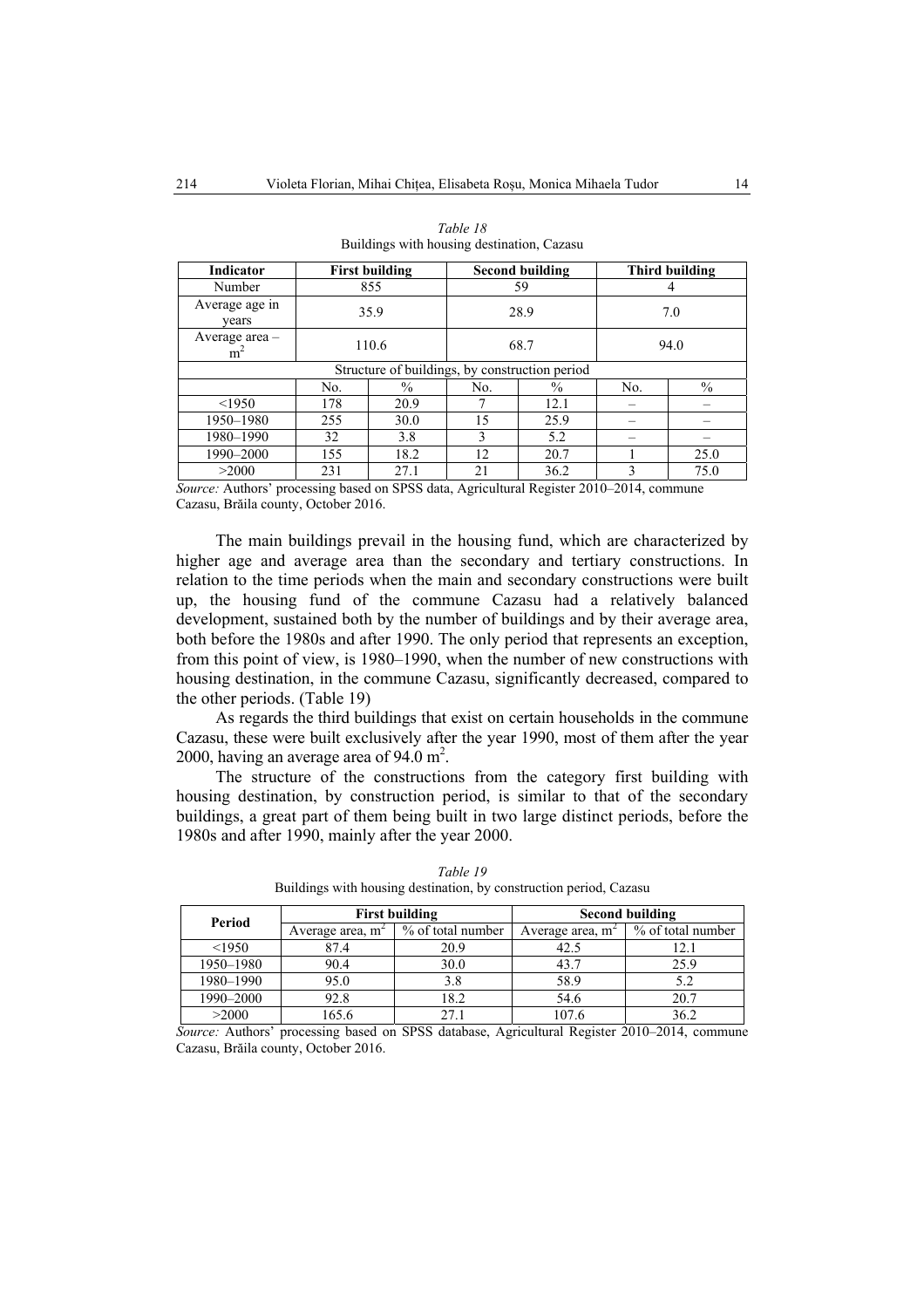The period 1980–1990 is a period of relative stabilization of the housing fund, the number of the new constructions being lower compared to the other periods. This evolution, characterized by the constant development of the housing fund, in the two large time intervals, separated by a stabilization period, can be based both on social factors, i.e. a demographic stabilization of households up to the level of the 1980s, and on economic factors, represented by a stronger scarcity of available resources in the period 1980–1990; at the other end of the interval, the resumption of the housing fund development was produced under the background of the deep reforms produced after the year 1990 in the field of ownership, free movement of persons and merchandise, as well as of the income growth opportunities represented by entrepreneurship and freedom of movement on the labour market.

The location of the commune Cazasu is also an asset, being very close to Brăila Municipality, as county residence, and to the main national and European road transport network, which strongly supports the flows between the urban and rural areas and creates increased opportunities for the rural community development.

Furthermore, this quantitative evolution of the housing fund of the commune Cazasu was doubled by a qualitative evolution represented by the average area of the buildings with housing destination, which has constantly increased in time, with only one exception. The changes produced in the number and size of buildings, throughout time, are completed by those produced at the level of utilized construction materials (Table 20).

|                  |          |              |      |              |                  | $\frac{0}{0}$ |
|------------------|----------|--------------|------|--------------|------------------|---------------|
| Period/          | Concrete | <b>Brick</b> | Wood | Half-timber/ | <b>Brick and</b> | Wood and      |
| <b>Materials</b> |          |              |      | adobe        | adobe            | adobe         |
| < 1950           |          | 2.8          | 0.6  | 96.0         | 0.6              |               |
| 1950-1980        | 0.4      | 11.8         |      | 85.8         | 2.0              |               |
| 1980-1990        |          | 31.3         | 3.1  | 65.6         |                  |               |
| 1990-2000        |          | 38.7         | 1.3  | 56.8         | 3.2              |               |
| >2000            | 0.4      | 81.4         | 2.6  | 15.2         |                  |               |

*Table 20*  Structure of first building, by construction materials and construction period, Cazasu

*Source:* Authors' processing based on SPSS database, Agricultural Register 2010–2014, commune Cazasu, Brăila county, October 2016.

Although, the share of buildings made from affordable, cheap materials, i.e. half- timber/adobe continues to prevail (62.7% of total buildings), there is an obvious transition tendency towards modern materials, i.e. bricks, mainly after the 1990s and after the year 2000 in particular.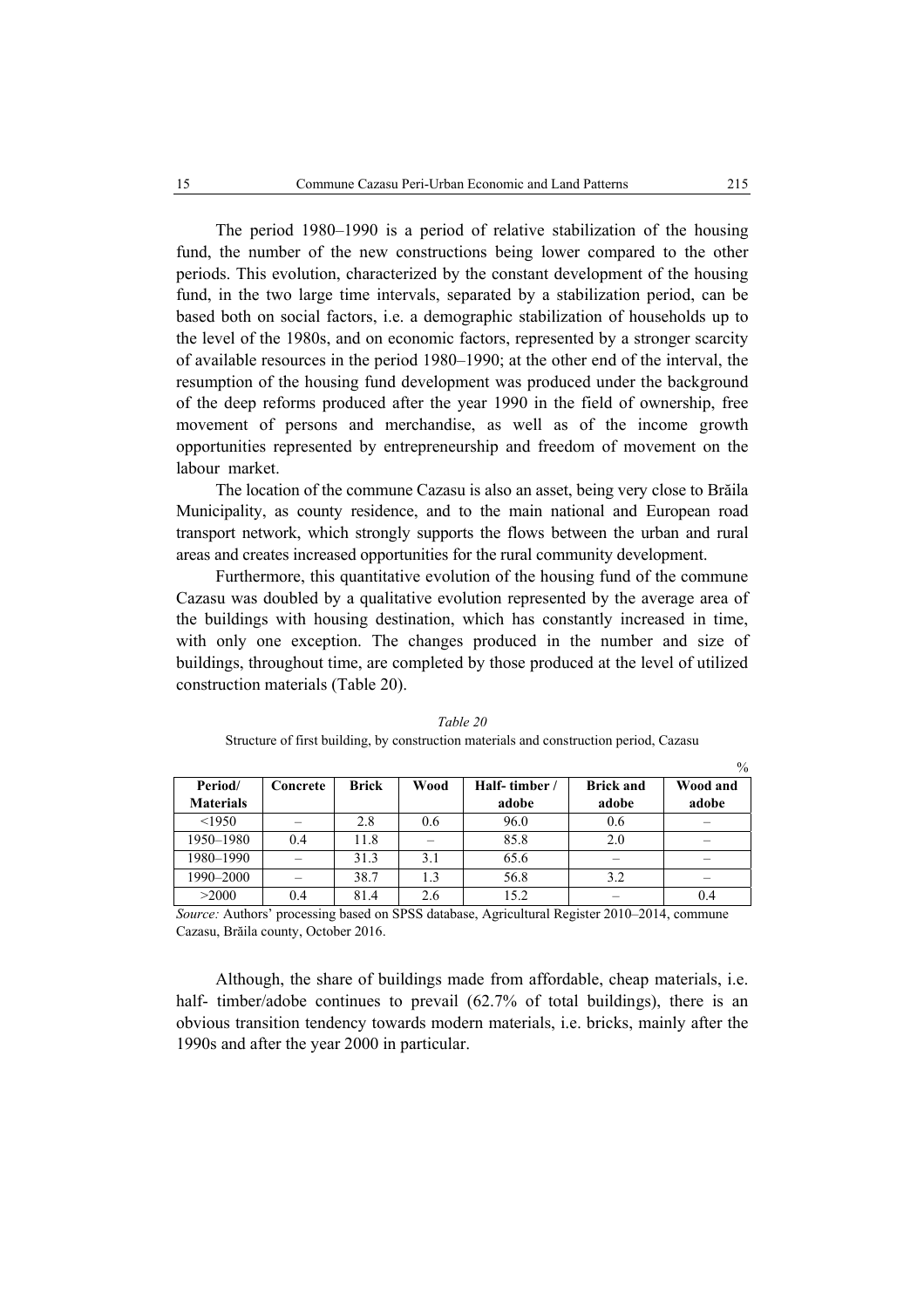Out of total houses built before 1950, 96.0% are made of half-timber and adobe and only 2.8% of bricks; the traditional materials also prevailed in the next periods of time, but their share continuously decreased, in favor of modern materials, which started to represent an important choice, beginning with the period 1980–1990; step by step, these became the preferred materials for the construction of a new house – out of the total new buildings after the year 2000, 81.4% are made of bricks and only 15.2% of half-timber and adobe.

With the transition to modern construction materials, we also assist to a significant change in the size of buildings, the average area being almost double compared to that of the buildings constructed before 1950 and significantly higher (over 75%) than that in the period 1990–2000. In addition, there is an inversely proportional relation between the age of the household owner and the average area of buildings – the younger the age, the bigger is the average area (Table 21).

| Age categories of owners | Average area $-m2$ |
|--------------------------|--------------------|
| $30$ years               | 125.4              |
| $31-50$ years            | 219                |
| $51-60$ years            | 112.4              |
| $>60$ years              | .00.3              |

*Table 21*  The average area of the first construction, by age categories of owners

*Source:* Authors' processing based on SPSS database, Agricultural Register 2010-2014, commune Cazasu, Brăila county, October 2016.

This process resulted from the accelerated development of the construction sector after the year 2000, the increasingly high level of the population's incomes in this period and the peri-urban character of the commune Cazasu, which has determined important urban–rural flows and represents an attractive space for the city dwellers to invest in this sector on the territory of the commune, either for their personal use or out of commercial reasons.

As regards the structure of the second building identified at the level of certain households in the commune, the following types of materials prevail in the construction materials used, regardless of the period when these were built up: half-timber /adobe even in the case of those built after the year  $2000 - 57.1\%$ , and bricks – 42.9%.

Having in view the above-mentioned aspects, we can highlight a series of particularities of the housing fund in the commune Cazasu:

• It had a constant development in time, mainly in two big periods, before the year 1950 and after the year 1990; this was also doubled by a relatively constant evolution of the living area, but mainly after the year 2000.

• It is still dominated by constructions made from traditional materials (halftimber, adobe – 62.7% of total); however, at the same time, a strong transition tendency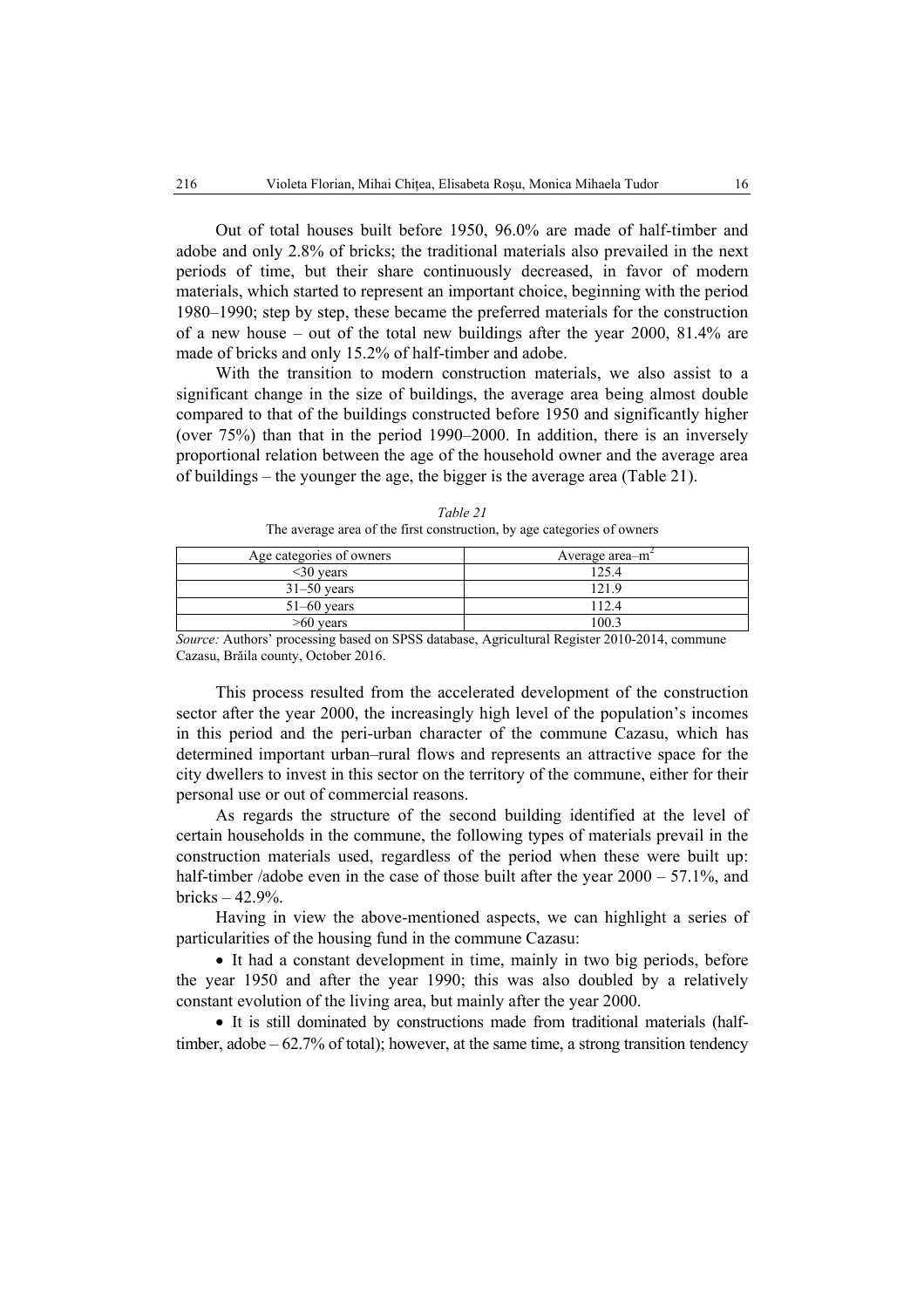towards the use of modern materials has been manifested, mainly in the period after 1990 (81.4% of the houses built after the year 2000 are made from bricks).

• It is strongly influenced by the peri-urban character of the commune, this being in the vicinity of Brăila municipality and of the main national and international transport corridors in the region, and by the constant flows between the urban and rural areas.

*b) Annex constructions at the level of households.* Another important category of constructions in the commune Cazasu, besides the buildings with housing destination, is represented by the annex constructions, with the functional role to support the crop or livestock production activities (storage and conditioning of products, animal shelter and care, protection of agricultural machinery and implements), as well as other economic activities on the household.

In the commune Cazasu, the most numerous annex constructions are represented by those used for crop and livestock production, i.e. animal raising and storage of products; out of total households, almost 40% own stables for animals – with an average area of  $31.4 \text{ m}^2$ ; about 25% of households own annex constructions of storehouse/granary type, with an average area of  $24.5 \text{ m}^2$  (Table 22).

| Annex constructions -type | % of total households | Average area - m <sup>2</sup> |
|---------------------------|-----------------------|-------------------------------|
| <b>Stables</b>            | 39.8                  | 31.4                          |
| <b>Barns</b>              | 10.5                  | 13.5                          |
| Storehouses /granaries    | 24.9                  | 24.5                          |
| Haylofts                  | 2.5                   | 17.1                          |
| Remises/Sheds             | 119                   | 22.4                          |
| Garages                   | 10.3                  | 22.9                          |
| Other annexes             |                       | 374                           |

*Table 22*  Annex constructions, Cazasu

*Source:* Authors' processing based on SPSS database, Agricultural Register 2010–2014, commune Cazasu, Brăila county, October 2016.

These add to the constructions of remises/sheds type – 11.9% of households, as well as barns – on 10.5% of households. The picture is completed by the presence of the constructions representing an element of modernity for the rural households, namely garages, which are found on 10.3% of households – with an average size of  $22.9 \text{ m}^2$ .

We can also notice the presence of some other constructions on the rural households, many of these dedicated to economic activities  $-6.5\%$  of households, among which we find: buildings with industrial destination, hall, puffed corn mill, greenhouse for vegetables and commercial area.

From the point of view of household structure by size of annex constructions for crop and livestock production, we can notice the prevalence of the small-sized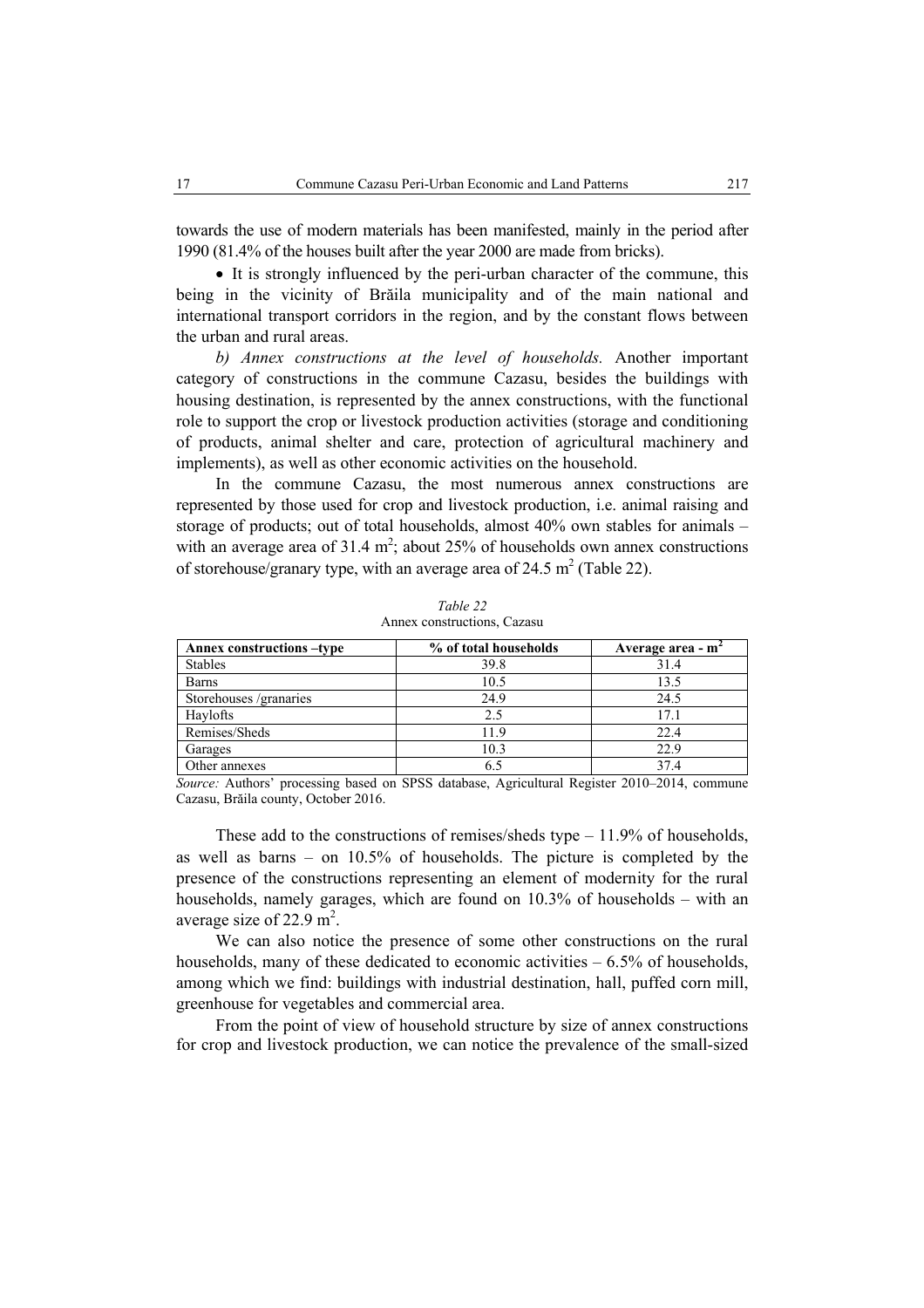buildings, which can accommodate small-scale agricultural activities, for the production of products for the household members' consumption.

#### **4. CONCLUSIONS**

The land and economic patterns are specific for a peri-urban community, engaged in a system of influences and possibilities of complex social expression. The demographic processes are determinative in the construction of the types of behaviour and economic attitudes and mainly in the land resource management. The occupation modality of the area inside the locality is a reflex of macrosociety and of economic policies in particular.

# **5. ACKNOWLEDGEMENTS**

The paper was elaborated under the Project PN II "COPERNICUS basic infrastructure for a consultative geo-spatial national system for the irrigated perimeters – GEOFARM", PCCA 2013

#### **REFERENCES**

- 1. Jung, T., Ejermo, O., (2014), *Demographic patterns and trends in patenting: Gender, age, and education of inventors.* Technological Forecasting and Social Change 86, 110–124.
- 2. Marin, Gh., (1998), *Regimul hidrologic, factor principal de activare a proceselor de salinizare secundară a solurilor irigate. Soluțíi și măsuri pentru prevenirea degradării solurilor din Câmpia Dunării,* în Lucrările științifice ale Stațiunii Centrale de Cercetări pentru Ameliorarea Solurilor Sărăturate Brăila, vol. II Brăila.
- 3. Nițu, V., Surăianu, V., Rotea, I., (1992), *Evoluția cernoziomurilor de pe teritoriul S.C.C.A.S.S.- Brăila, sub influența antropică (stadiul actual, tendințe, măsuri),* în Lucrările științifice ale Stațiunii Centrale de Cercetări pentru Ameliorarea solurilor sărăturate, Brăila, București.
- 4. Talandier, M., (2014), *L'émergence de systemes territoriaux-residencieles,* collection Travaux 19, Editeur Datar.
- 5. \*\*\* *Law no. 213 of November 17, 1998 on the public ownership and its juridical regime,*  Romania's Official Gazette no. 448/November 24, 1998.
- 6. \*\*\* *The New Civil Code Updated in 2016*  Law no. 287/2009 on the New Civil Code republished in Romania's Official Gazette no. 505/2011, of July 15, 2011.
- 7. \*\*\* NIS, (2016), Romania in Figures. Statistical Breviary.
- 8. \*\*\* NIS (2013) Census of Population and Dwellings, 2010.
- 9. \*\*\* NIS (2012). General Agricultural Census 2010, Results at national level.
- 10. \*\*\* Agricultural Register 2010-2014, commune Cazasu, county Brăila.
- 11. \*\*\* EUROSTAT database.
- 12.http://www.insse.ro/cms/sites/default/files/field/publicatii/romania\_in\_cifre\_breviar\_statistic.pdf.
- 13. Study by OJSPA Brăila, in conformity with MAAP Order no. 223/2002, 2006.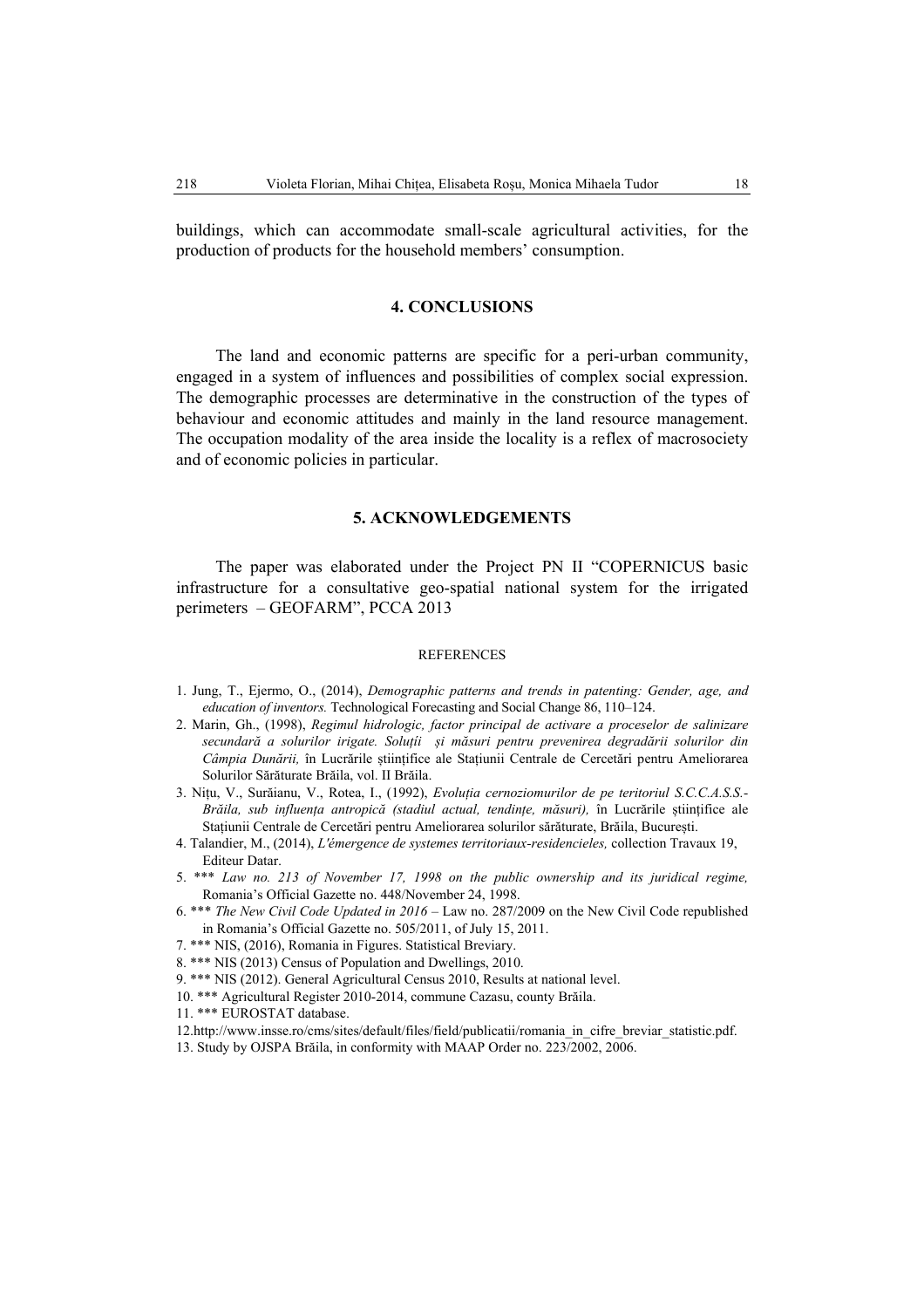#### ANNEX 1. THE LEGAL REGIME OF OWNERSHIP

The main distinction of ownership forms is by the legal regime, where we have two forms: the public ownership right and the private ownership right. These two forms of ownership right are stated in Art. 135 point 2 of the Constitution, according to which: *Ownership is public or private".* 

**The public ownership right** pertains to the state or to the administrative territorial units, upon the goods which, according to the law or by their nature, are of public use or interest. (Art 1, Law no. 213 of November 17, 1998 on the public ownership and its legal regime, Romania's Official Gazette no. 448/November 24, 1998). *The public ownership right is the ownership right which pertains exclusively to the state and to the administrative-territorial units upon the goods that are part of the public domain and the prerogative of which are exercised under public right regime, this one being inalienable, imprescriptible and intangible.* 

LIST of certain goods that are in the public domain of the State and of the administrative-territorial units:

**I.** *The public domain of the State* consists of the following goods: the subsoil riches of any kind, under the form of ore deposits; the air space; the surface waters, with their minor beds, the shores and lake basins, the ground waters, the inland marine waters, the sea cliff and beach, with their natural riches and with their usable energy potential, the territorial sea and the bottom of sea waters, the inland waterways; the forests and land for afforestation, the land serving the forestry production or administration needs, the ponds, the rivulet beds, as well as the nonproductive land areas included in the forestry planning schemes, which are part of the national forestry fund and are not into private ownership; the land areas that belonged to the public domain of the state before March 6, 1945; the land areas obtained as a result of damming, drainage and soil erosion control works; the land areas of the scientific research institutes and stations and of the agricultural and forestry education units, used for research and production of seeds and seedlings from the biological categories and breeding animals; the national parks; natural reserves and natural monuments; the natural heritage of the Danube Delta Biosphere Reserve; the natural resources of the economic zone and of the continental plateau, together with the continental plateau; the railroad infrastructure, including the tunnels; the underground tunnels and boxes, as well as the related installations; the national roads – highways, express roads, main and secondary European national roads; the navigable channels, the channel basins, the hydrotechnical constructions related to the channels, the floodgates, the defense and consolidations of banks and bevels, the safety zones on the channel banks, the access ways and the territories on which they are made; the transport networks of the electric power; frequency specters and telecommunication transport and distribution networks; the main irrigation channels and distribution networks with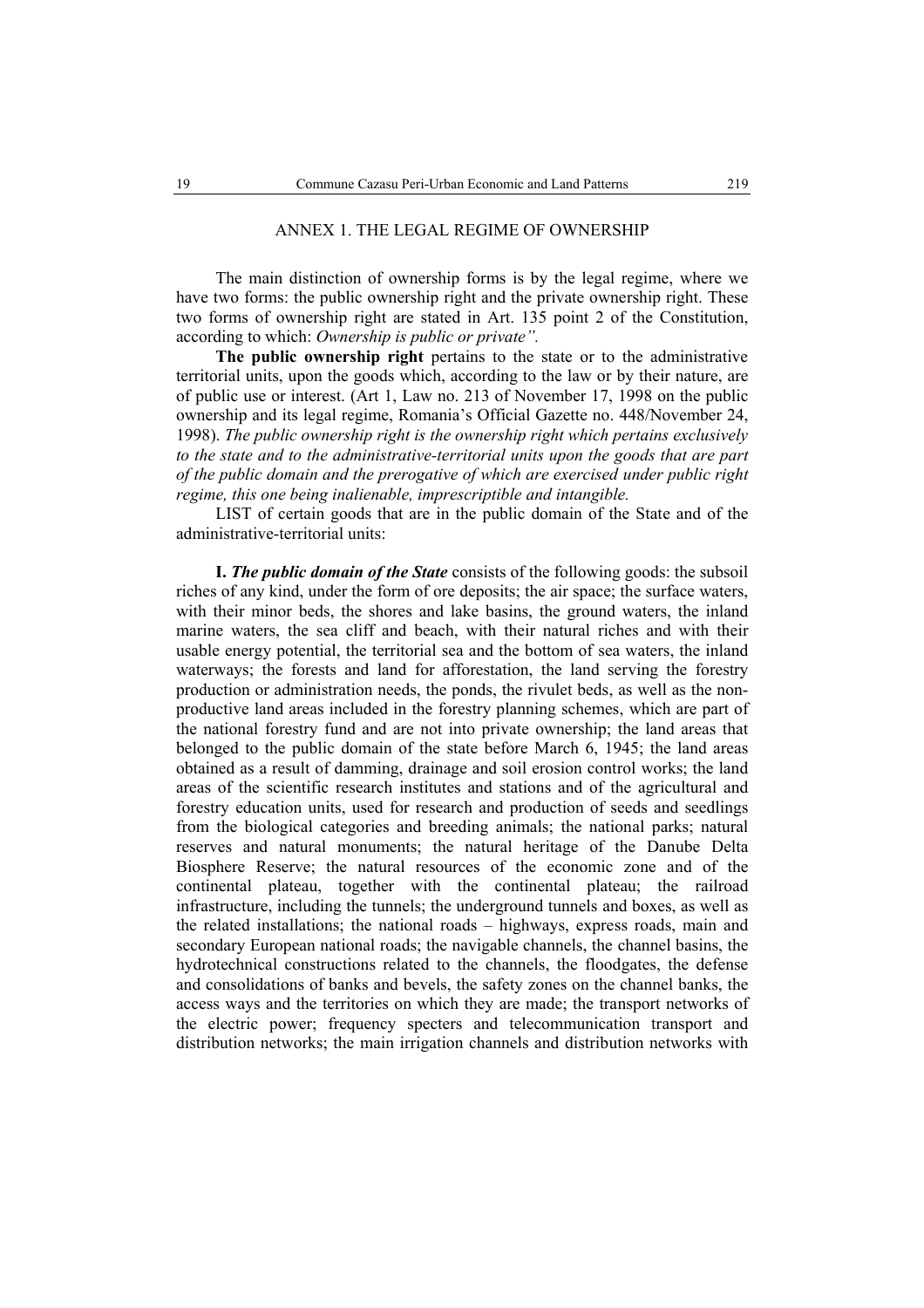the related outlets; the oil transport pipelines, for petroleum and natural gas products; the accumulation lakes and their dams, in the case when the electric power production activity is connected to the national energy system, or lake installments to attenuate the flood waves; embankments against flooding; regularization works on water courses; hydro-technical cantons, hydrological, weather, water quality stations; civil and military sea and river ports, the land on which these are located, embankments, berths, piers and other hydro-technical constructions for ship mooring and for other activities in the civil navigation, basins, aquators and access channels, technological roads in ports, historical monuments in the ports, quays and pitchings situated on the banks of water ways, outside the portuary precincts used for navigation activities; the land exclusively used for military training; frontier pickets and the country's defense fortifications; take-off and landing strips, runways and boarding and disembarking platforms and the land on which they are located; the statues and monuments declared of national interest; the historical and archeological sites, the museums, the art collections that were declared of national public interest; the land areas and buildings where the following institutions carry out their activities: the Parliament, the Presidency, the Government, ministries and other specialized bodies of the central public administration and the public institutions subordinated to them; the courts of instance and the law courts; units of the Ministry of National Defense and of the Ministry of Internal Affairs, of the public information services, as well as those of the General Directorate of Penitentiaries; decentralized public services of ministries and of other specialized bodies of the central public administration, as well as the prefectures, except for those acquired from own extra-budgetary incomes, which are under their private ownership.

**II.** *The county public domain* consists of the following goods: county roads; land and buildings on which the county council and its apparatus carries out its activity, as well as the public institutions of county interest such as: libraries, museums, county hospitals and other similar goods, if they have not been declared of national or local public interest; the water supply networks developed under zonal or microzonal system, as well as the water treatment stations with the related installations, constructions and land.

**III***. The local public domain* of communes, towns and municipalities consists of the following goods: the communal roads, vicinal roads and streets; the public markets, the commercial markets, fairs and public parks as well as the leisure areas; the lakes and beaches that have not been declared of national or county public interest; the water supply, sewerage, heating, gas supply networks, wastewater treatment plants with related installations, constructions and land; land and buildings on which the Local Council and Town hall carry out their activity and where the public institutions of local interest carry out their activity, namely